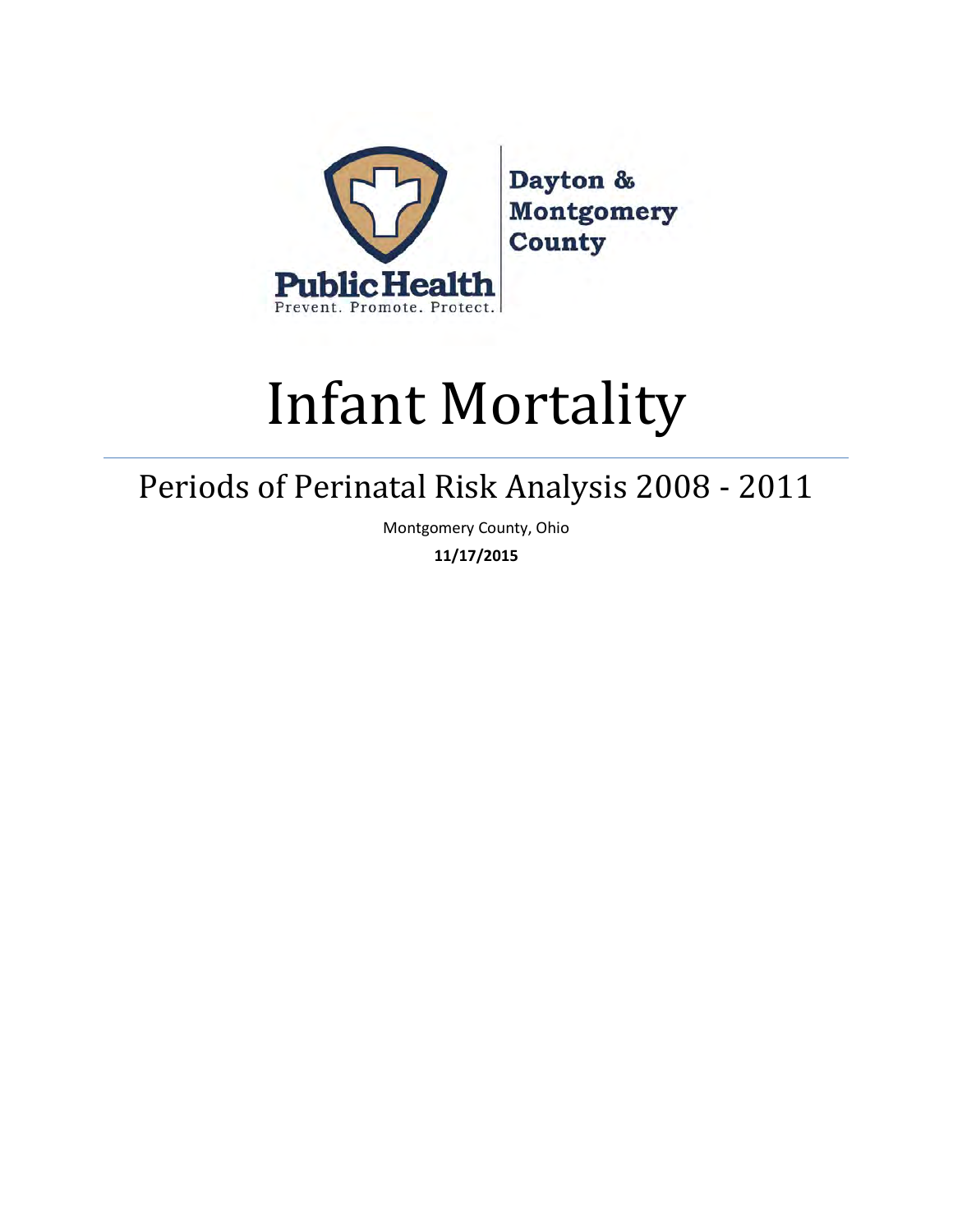# **Prepared by**

Epidemiology Section of Public Health - Dayton & Montgomery County

Dawn L. Ebron, MS, MPH, CPH

For comments and information requests:

Public Health - Dayton & Montgomery County

Epidemiology Section

117 South Main Street

Dayton, Ohio 45422-1280

Phone: (937) 496-6533

Email: [epi@phdmc.org](mailto:epi@phdmc.org)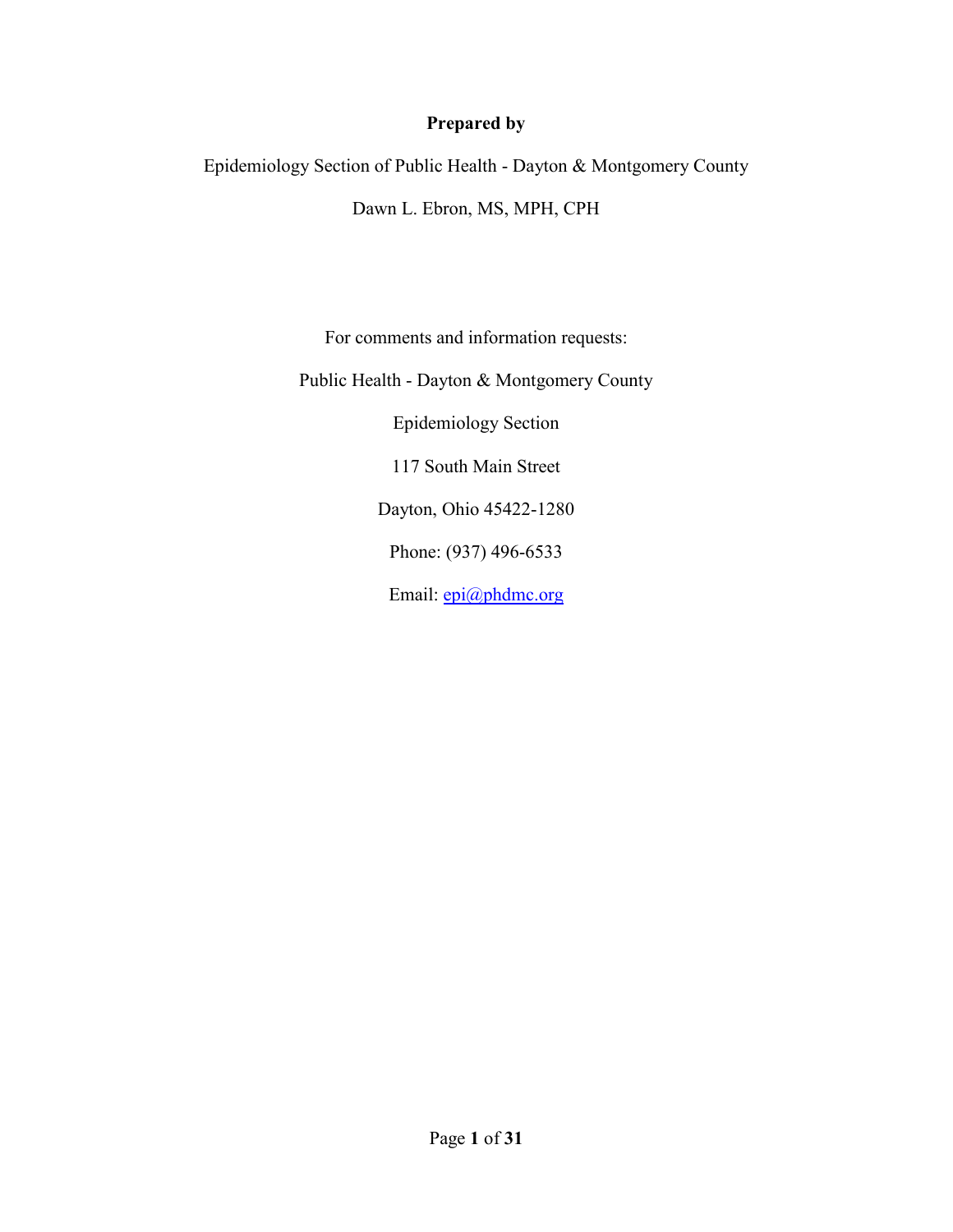#### **Background**

 This report was prepared to present the results of the Perinatal Periods of Risk Analysis (PPOR) completed for Montgomery County for 2008 through 2011. All data collected and analyzed in this report were provided by Ohio Public Health Information Warehouse (OPHIW) birth and death certificate data and Ohio's Behavioral Risk Factor Surveillance System (BRFSS) Survey.

 Information in this report is intended to be used by Montgomery County's Infant Mortality Coalition and the lead organizations addressing objectives related to the Birth Outcomes priority of the Community Health Improvement Plan to help guide their selections of appropriate evidence-based interventions addressing infant mortality. In addition, this report is available to provide data needed by organizations for grants as well as to university students and the general public with a need for or interest in the infant mortality issue in Montgomery County.

**Please note: The data were provided by the Center for Public Health Statistics and Informatics, Ohio Department of Health. The Department specifically disclaims responsibility for any analyses, interpretations, or conclusions.**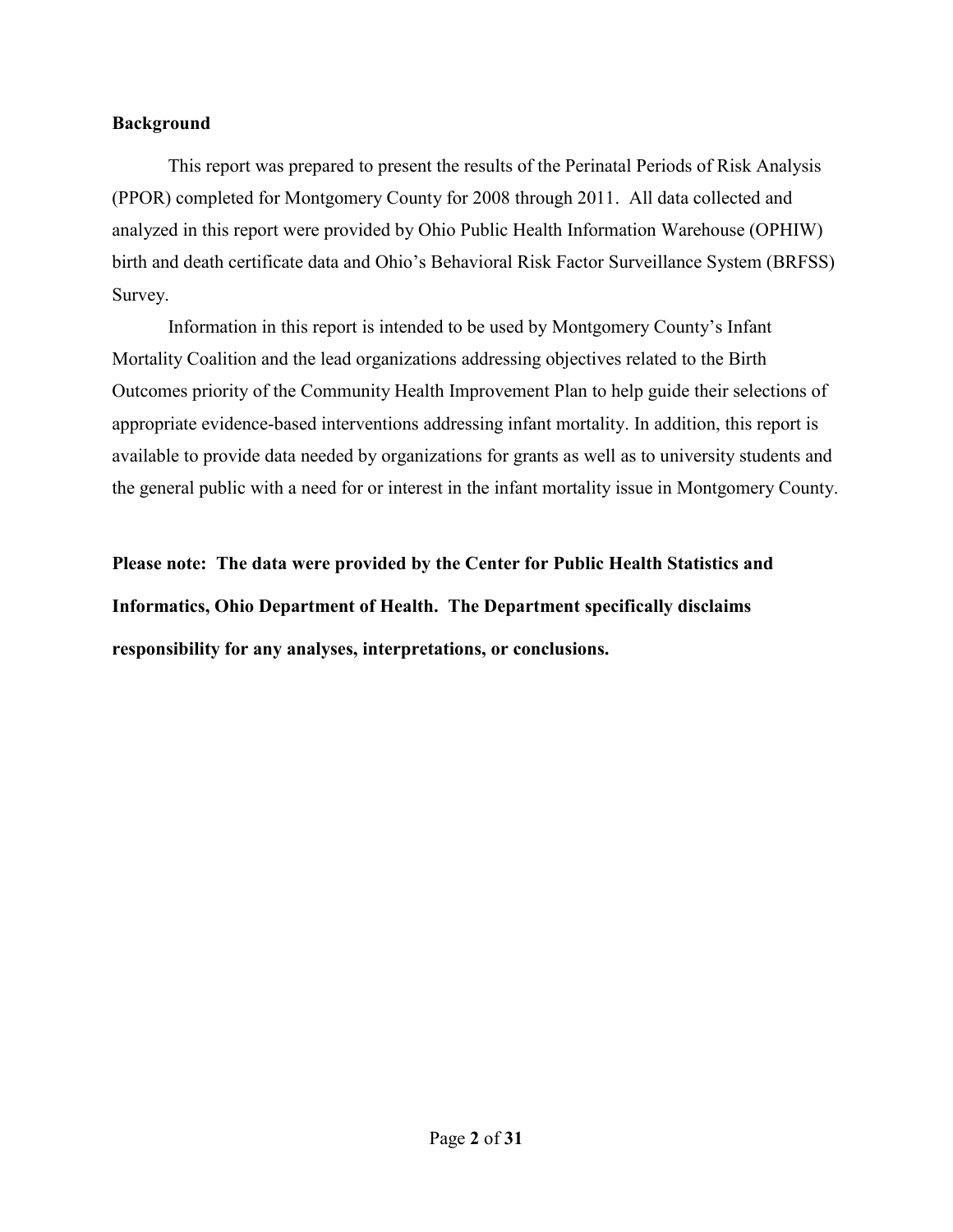# **Table of Contents**

| Introduction                                 |
|----------------------------------------------|
|                                              |
|                                              |
|                                              |
|                                              |
|                                              |
|                                              |
| Results of Montgomery County's PPOR Analysis |
|                                              |
|                                              |
|                                              |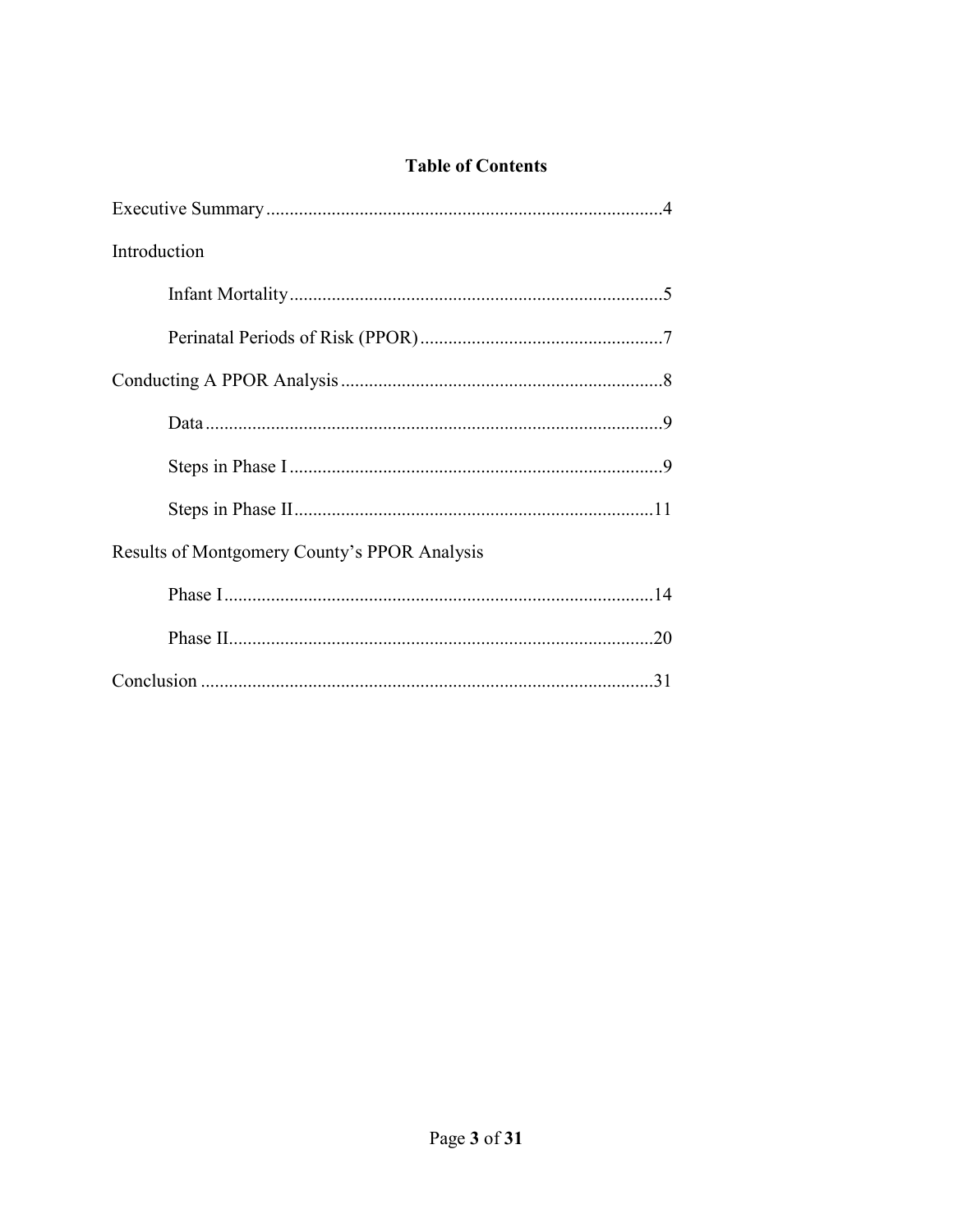#### **Executive Summary**

 Infant mortality rate is an important index of the overall health of a society and how well the society cares for its women and children. With a rate of 7.4 per 1,000 live births, Ohio had the  $6<sup>th</sup>$  worse infant mortality rate in the United States in 2013; a rate that has remained the same from 2006 through 2013. In Montgomery County, the infant mortality rate increased 12.5% in one year; moving from 8.0 in 2012 to 9.0 in 2013. With an infant mortality rate of 19.5 among Black residents and 5.3 among White residents in 2013, there is a clear disparity between races within Montgomery County.

 The Perinatal Periods of Risk (PPOR) analysis addresses the issue of infant mortality through the use of data analysis and community involvement. The analytical portion of the PPOR consists of two phases. In Phase I, fetal and infant deaths are divided into four groups (or four periods of risk) to identify populations and periods of risk with the largest excess mortality. These four periods are maternal health/prematurity, maternal care, newborn care, and infant health. An external reference group with optimal pregnancy outcomes is used to compare to the community to determine excess deaths and excess death rates. Phase II examines each period of risk to determine causal pathways and risk and/or preventive factors and then estimates the potential impact of addressing these risk and preventive factors. Once data have been analyzed and presented, it is then up to the community stakeholders to use the PPOR data for evidencebased public health planning.

 This report provides an outline of the methods used to conduct the analytical portion of the PPOR and presents the results of the PPOR analysis conducted in Montgomery County, Ohio from 2008 to 2011. The greatest percentage of excess deaths within the county as a whole (41%) and among the Blacks (56%) occurred during the Maternal Health/Prematurity period. Birthweight distribution was a more significant causal factor of excess deaths for both groups than birthweight-specific mortality. Premature rupture of membranes was an influential risk factor for very low birth weight births for all births in Montgomery County and for Blacks specifically. The majority of excess deaths for Whites were in the Maternal Care period. When considering risk factors for Maternal Care among Whites, smoking during pregnancy was attributed to the highest percentage of excess fetal deaths and among women 18 to 44 years of age, obesity is an additional risk factor in the Maternal Care period.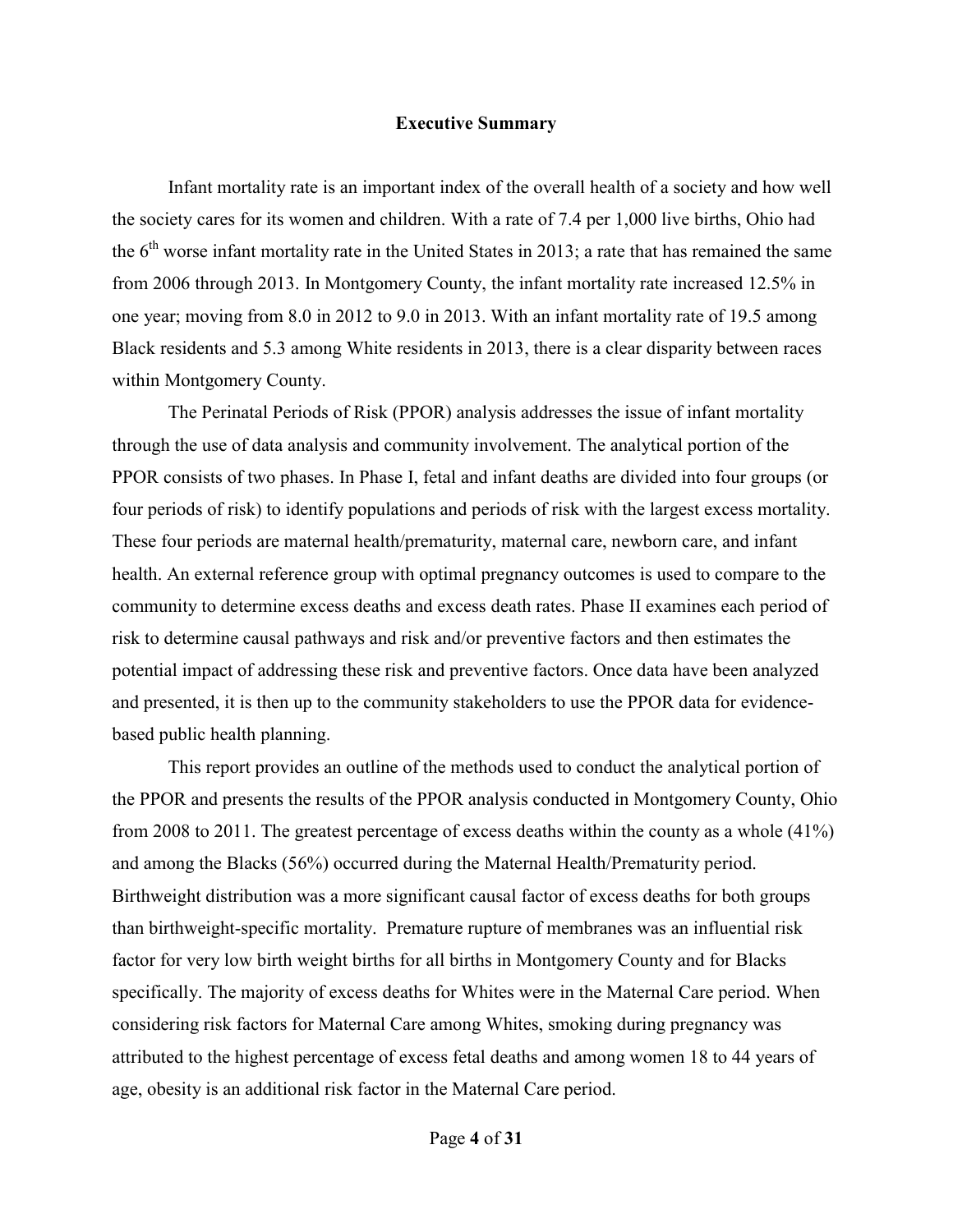#### **Introduction**

#### **Infant Mortality**

 Infant mortality rate is an important index of the overall health of a society and how well that society cares for its women and children. With a rate of 7.4 per 1,000 live births, Ohio had the  $6<sup>th</sup>$  worse infant mortality rate in the United States in 2013. Although the overall infant mortality rate in Ohio has changed minimally in more than a decade (Figure 1), early 2014 infant mortality data indicates a marked improvement; 6.1 per 1,000 live births.

 There is also a profound racial disparity in regards in infant mortality between Whites and Blacks in Ohio. In 2013, the Black infant mortality rate was more than two times higher than the White infant mortality rate; 13.8 compared to 6.0 per 1,000 live births.

 The infant mortality rate in Montgomery County did not improve from 1998 to 2013 (Figure 2). In fact, infant mortality in the County reached its highest point in a decade in 2013; 9.0 per 1,000 live births. A clear disparity exists between races within Montgomery County. The infant mortality rate was more than three and half times greater among Black residents than White residents (19.2 vs. 5.3 per 1,000 live births) (Figure 3).



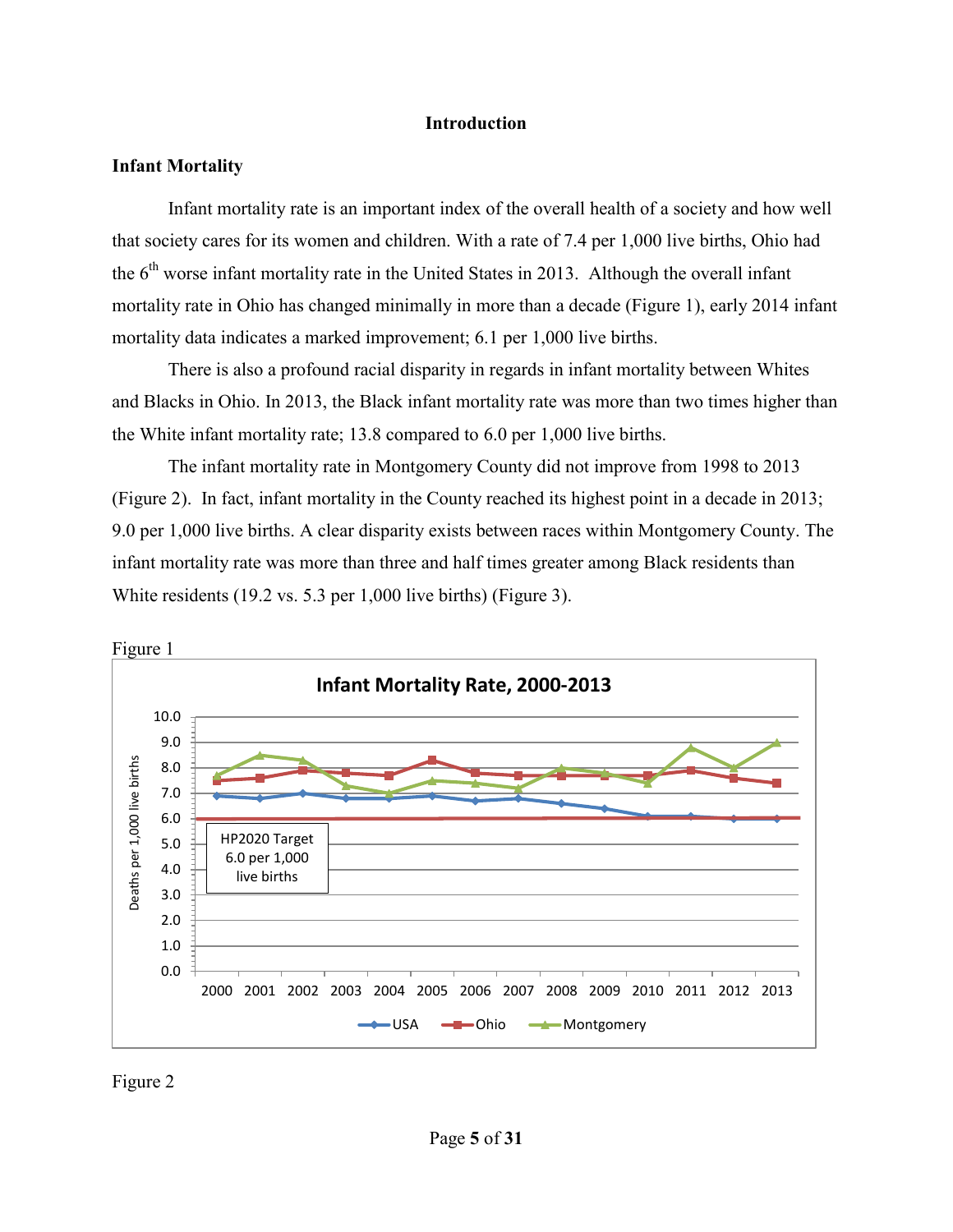



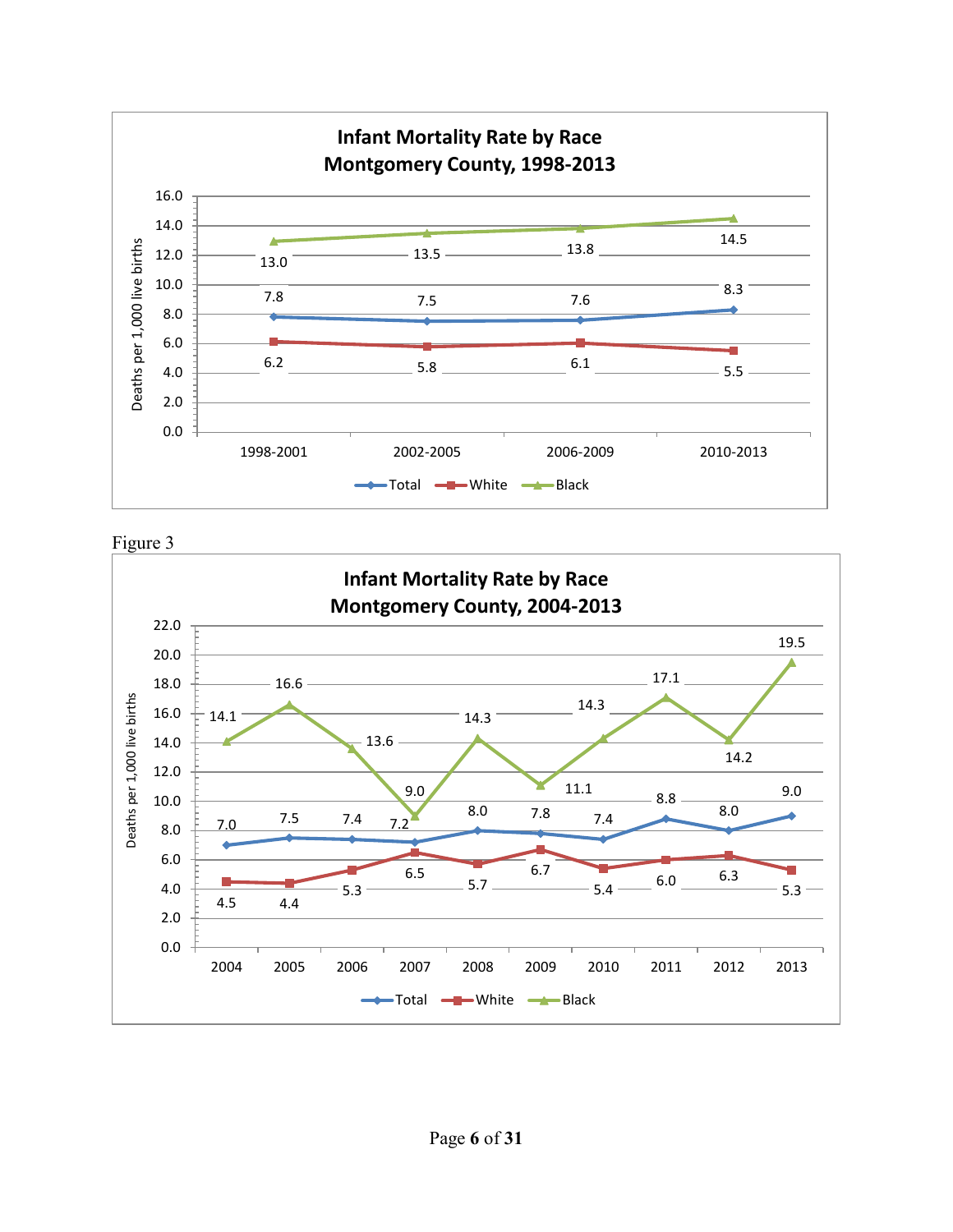#### **Perinatal Periods of Risk (PPOR)**

 The Perinatal Periods of Risk (PPOR) analysis addresses the issue of infant mortality through the use of data analysis and community involvement. By using vital records data, the PPOR approach examines infant mortality in a novel way by combining deaths that have a common set of risk factors. Infant mortality in this approach includes both fetal and infant deaths (> 24 weeks) and considers the impact of birthweight and gestational age simultaneously on mortality. With a focus on very low birthweights (VLBW), birthweights less than 1,500 grams; the PPOR approach examines the excess deaths in the community and generates a "map" that assists the community in prioritizing potential prevention efforts. Once data have been analyzed and presented, it is then up to the community stakeholders to use the PPOR data for evidencebased public health planning.

The objectives of this PPOR report are:

- 1. To present the methods of conducting the analytical portion of the PPOR
- 2. To communicate the results of Montgomery County's PPOR analysis
- 3. To compare the results of the this PPOR analysis to the PPOR analysis completed for the years 2006 to 2009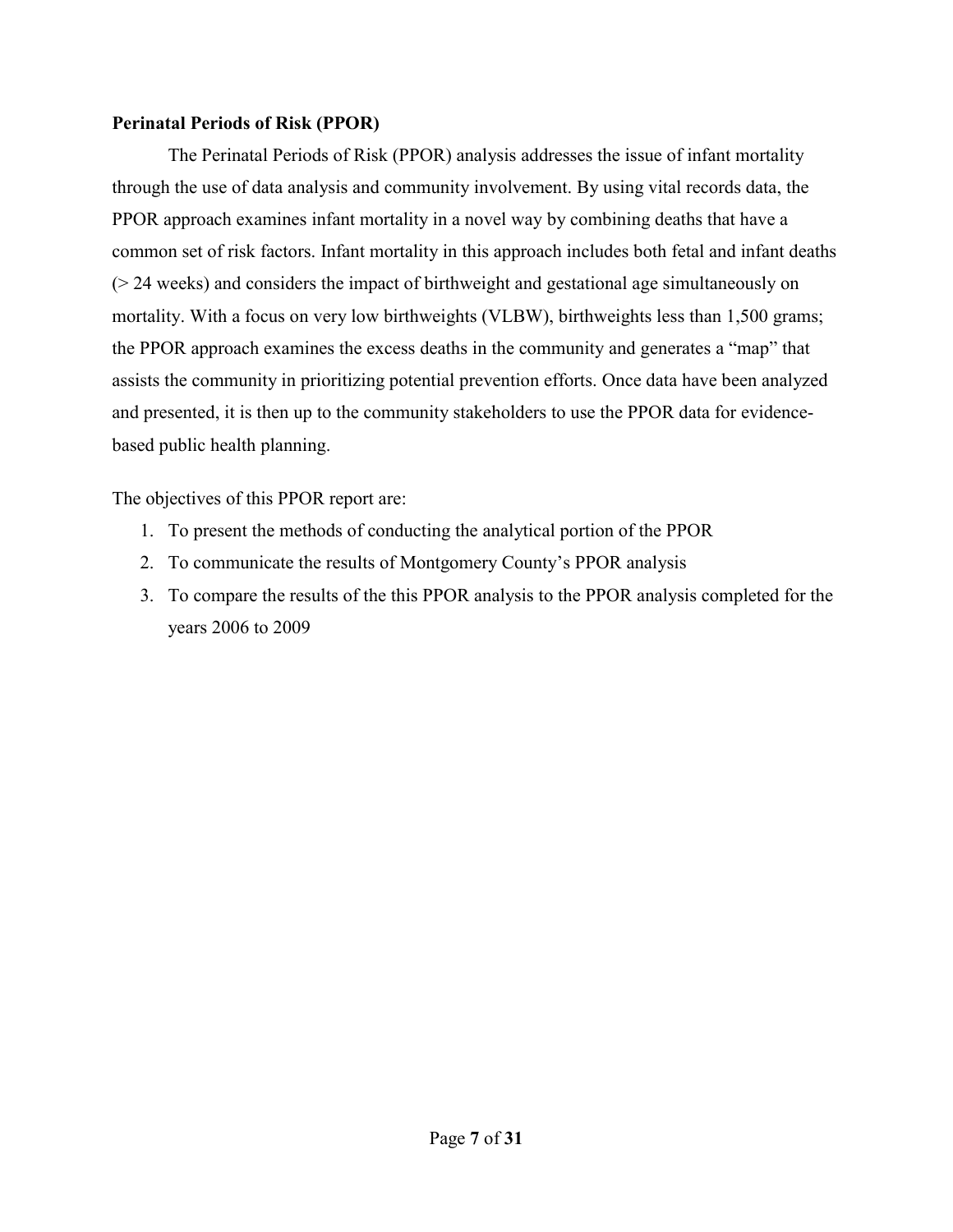### **Conducting a PPOR Analysis**

 The analytical portion of the PPOR consists of two phases. In Phase I, fetal and infant deaths are divided into four groups (or four periods of risk) to identify populations and periods of risk with the largest excess mortality (Figure 4). Phase II examines each period of risk to determine causal pathways and risk and/or preventive factors and then estimates the potential impact of addressing these risk and preventive factors (Figure 5).



Figure 5: Common Risk Factors and Possible Interventions for each Period

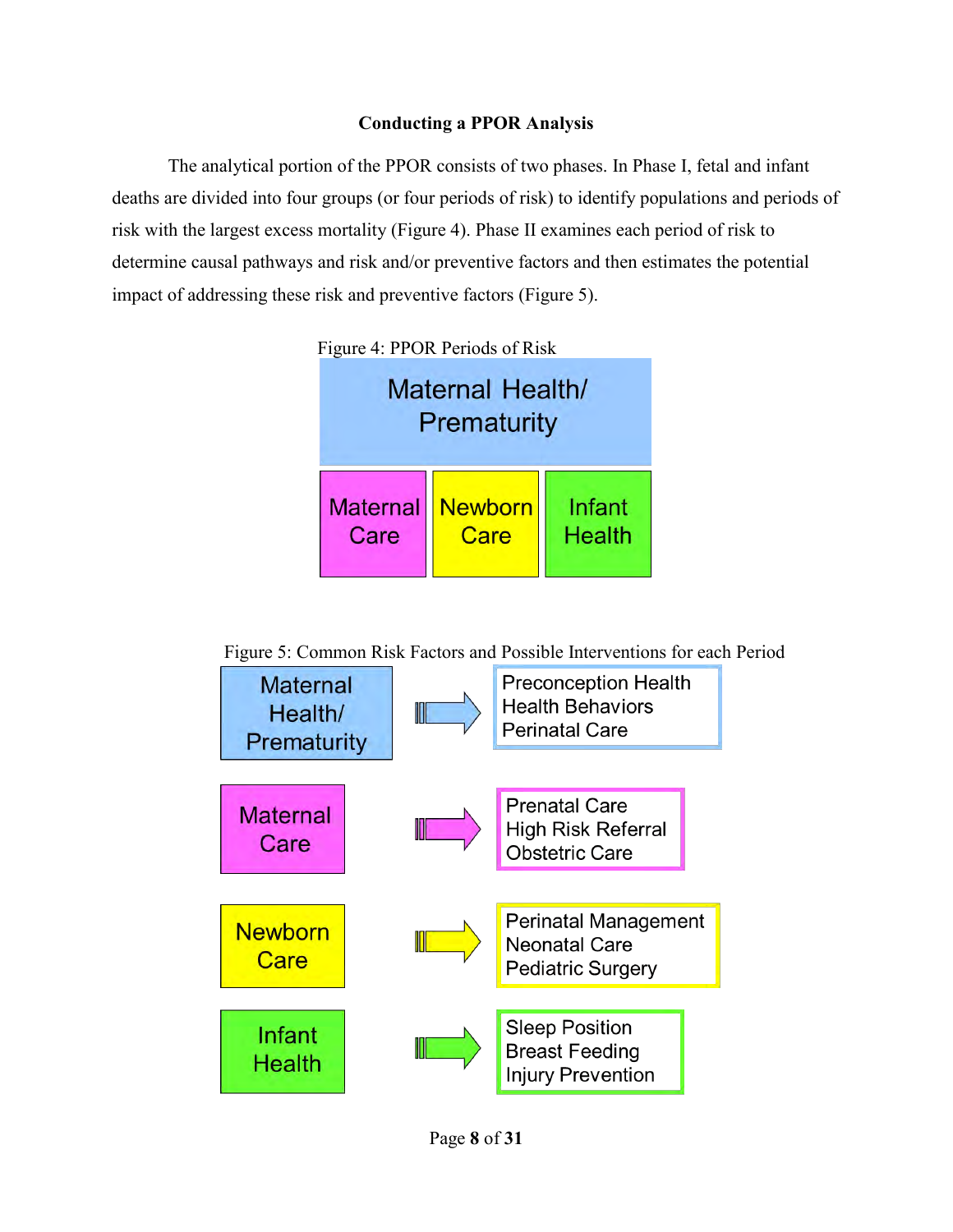# **Data**

 PPOR uses three vital record file types; live births, fetal deaths, and birth-death linked. The study group used for this PPOR report included births and deaths that occurred between 2008 and 2011 in Montgomery County, Ohio.

The criteria for a record's use in the PPOR analysis are:

- $\bullet$   $\geq$  500g birthweight
- ≥ 24 weeks gestation

# **Steps in Phase I**

- 1. Infant and fetal deaths are separated into their appropriate period of risk (Figure 6).
	- Maternal Health/Prematurity all fetal and infant VLBW deaths (500g to 1499g)
	- Maternal Care fetal deaths  $\geq 1500$ g
	- Newborn Care infant deaths  $0 27$  days (Neonatal) and  $\ge 1500$  g
	- Infant Health infant deaths  $28 364$  days (Post-neonatal) and  $\ge 1500$ g

 This is accomplished for the population as a whole, but by analyzing subpopulations as well, disparities within the population may become apparent. This PPOR report compared deaths within the Black and White populations of Montgomery County.

Figure 6: PPOR Map

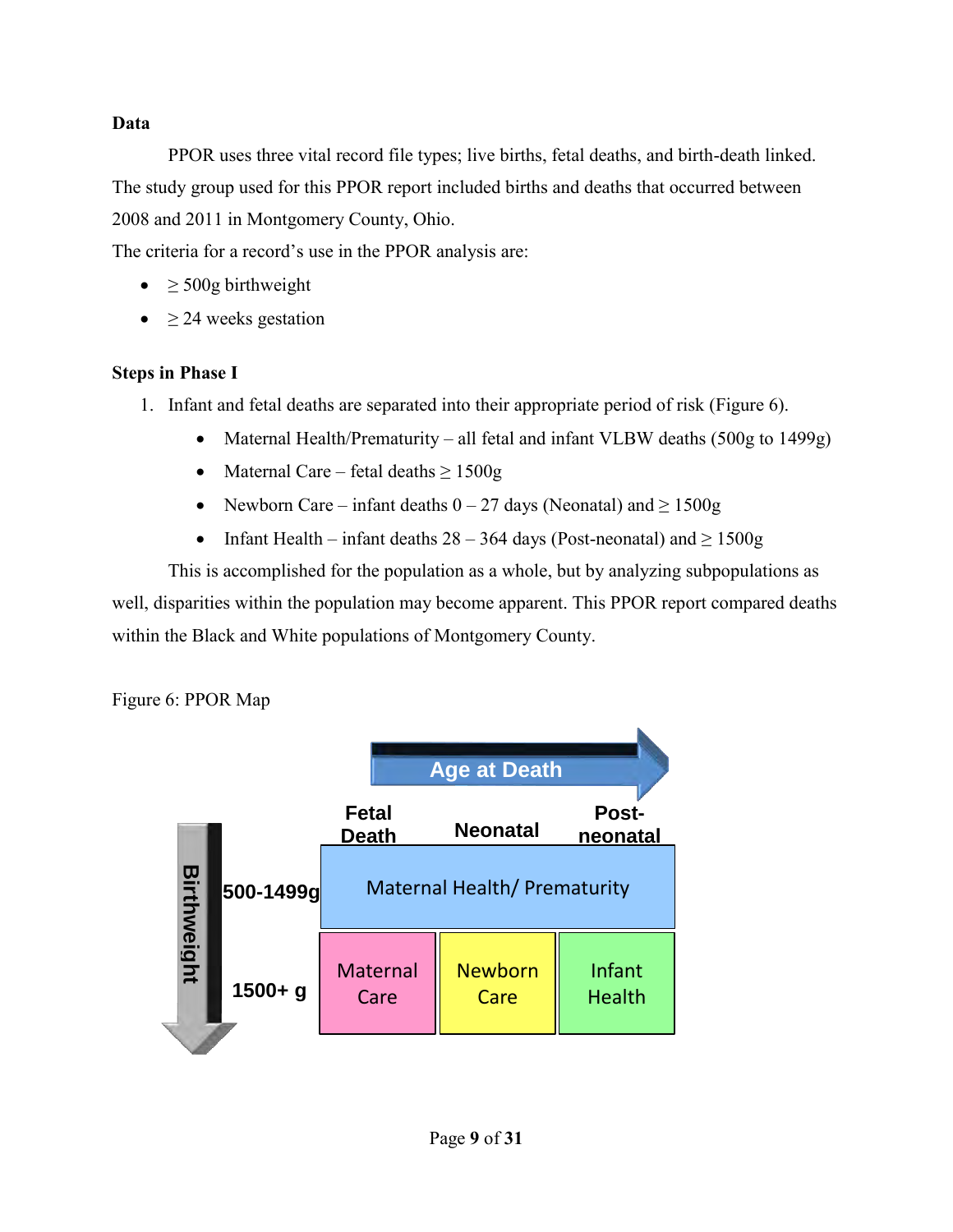2. Fetal-Infant Mortality Rate (FIMR) is calculated for each period and for the overall group.

FIMR = Deaths in the Period / (Live Births + Fetal Deaths) x 1000

- 3. A reference group is selected for comparison with the study group. The assumption is that if one population group can achieve low infant mortality, another group can also reach that goal. The reference group should have better or optimal pregnancy outcomes. The criteria for the external reference chosen for this PPOR analysis were:
	- Ohio Resident
	- Non-Hispanic, White
	- 13 or more years of education
	- 20 or more years of age
- 4. The excess mortality rates are calculated for each period of risk by subtracting the FIMR of the reference population from the FIMR of the study population. This is also completed for the selected subpopulations.
- 5. The excess number of deaths for each period can be calculated using the FIMR. Excess Deaths = FIMR x (Live Births + Fetal Deaths)  $/ 1000$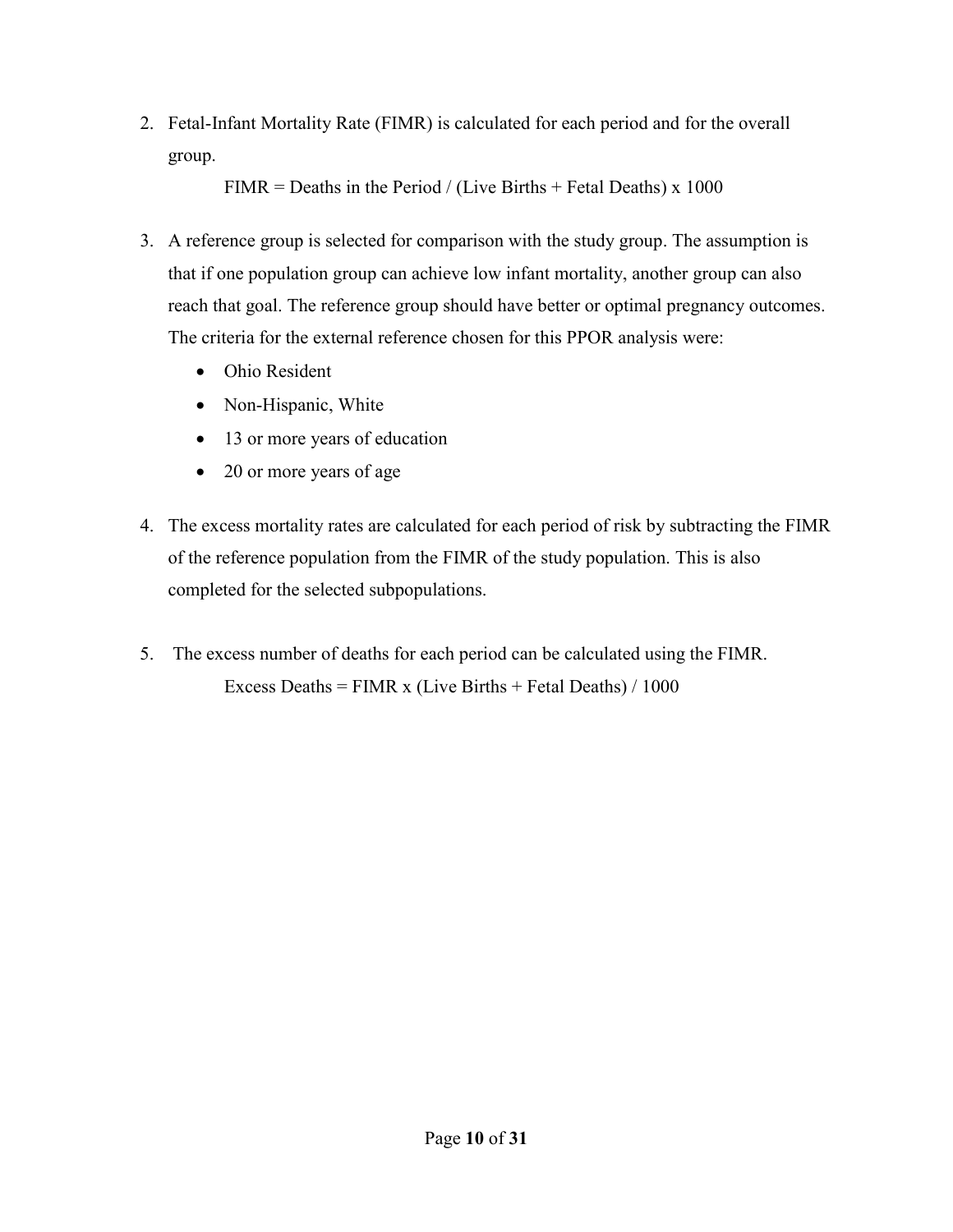# **Steps in Phase II**

- 1. Identify the causal pathways or biologic mechanisms for excess mortality.
- 2. Estimate the prevalence of risk and preventative factors by type of mechanism.
- 3. Estimate the impact of the risk and preventative factors. *(Step 3 was not completed at this time for Montgomery County)*

#### *Maternal Health/Prematurity*

**Step 1** of Phase II for the Maternal Health/Prematurity period is completed by performing a Kitagawa analysis. The Kitagawa analysis:

- Considers every live birth, infant death, and fetal death (24+ weeks) in the target and reference population by birthweight groups
- Attributes excess mortality to either birthweight distribution (VLBW) or birthweightspecific mortality

In **Step 2**, the percentage of all VLBW babies born to women with medical conditions and/or identified lifestyle factors that are known to contribute to the birth of babies born <1500g is collected from all live births.

Risk factors considered in this analysis included:

- Trimester of first prenatal care visit
- Body Mass Index (BMI)
- Sexually Transmitted Diseases (STDs)
- $\bullet$  < 18 months spacing between pregnancies
- Premature rupture of membranes
- Diabetes (pre-pregnancy or gestational)
- Hypertension (pre-pregnancy or gestational)
- Eclampsia
- Delivery by c-section
- Smoking
- Previous preterm birth
- Plurality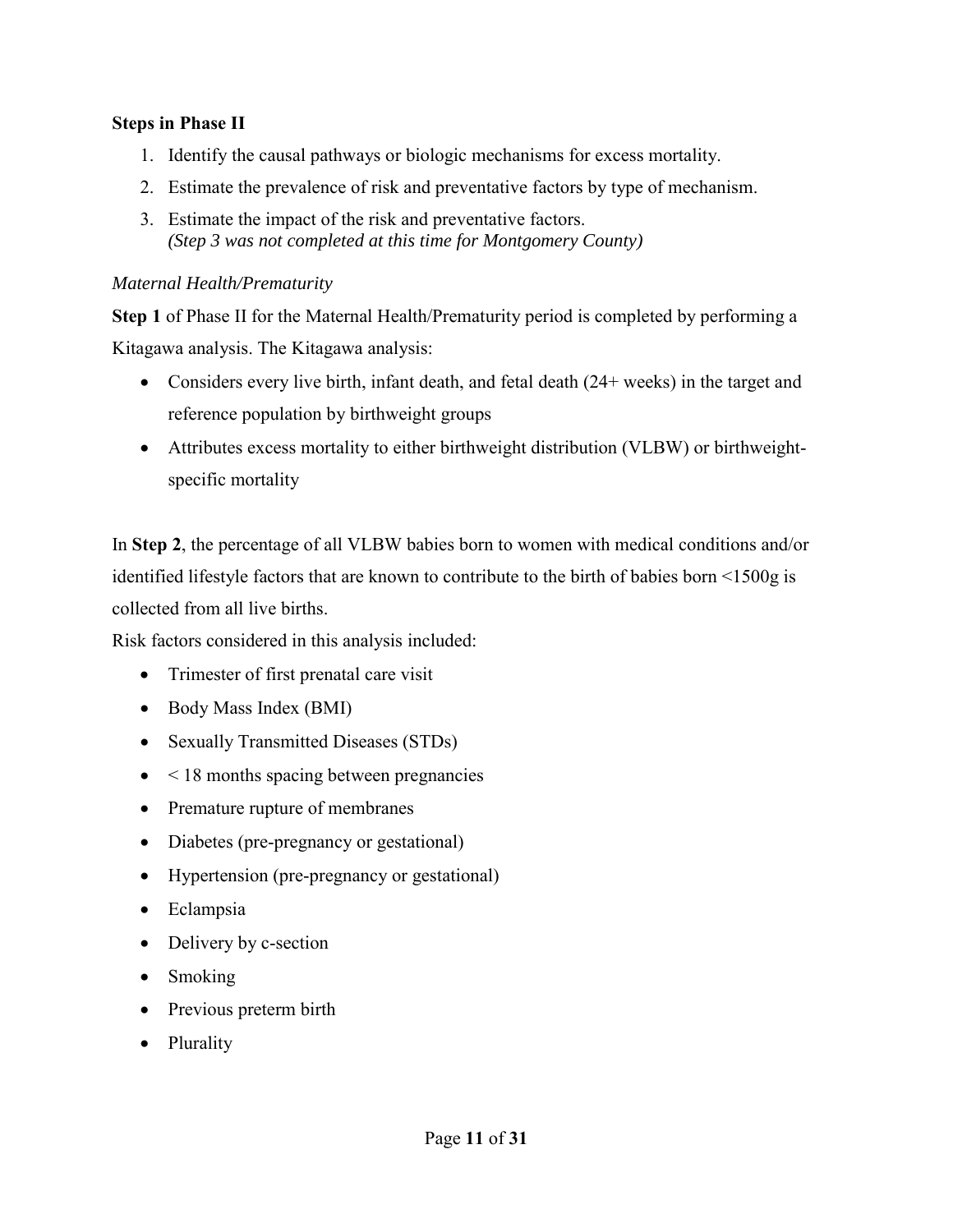# *Maternal Care*

Due to incomplete and missing information in fetal death records, it is difficult to determine a causal pathway for fetal deaths. **Step 1** is skipped for this period of risk.

To determine risk factors (**Step 2**) associated with fetal deaths, medical conditions and lifestyle factors are gathered from fetal death records and the Behavioral Risk Factor Surveillance System (BRFSS) Survey. The prevalence of these risk factors represented all females age 18-44 in Montgomery County.

Risk factors from the fetal death records considered in this analysis included:

- Hypertension (pre-pregnancy and gestational)
- Eclampsia
- Diabetes
- Smoking during pregnancy
- STDs/Herpes
- RH disease
- Plurality
- Previous live births that died
- Trimester of first prenatal care visit

Risk factors considered in this analysis from the BRFSS included:

- General Health (Excellent/Very Good/Good or Fair/Poor)
- Health care coverage
- Last dental visit
- Smoking
- Heavy drinking
- BMI (Underweight, Normal, Overweight, or Obese)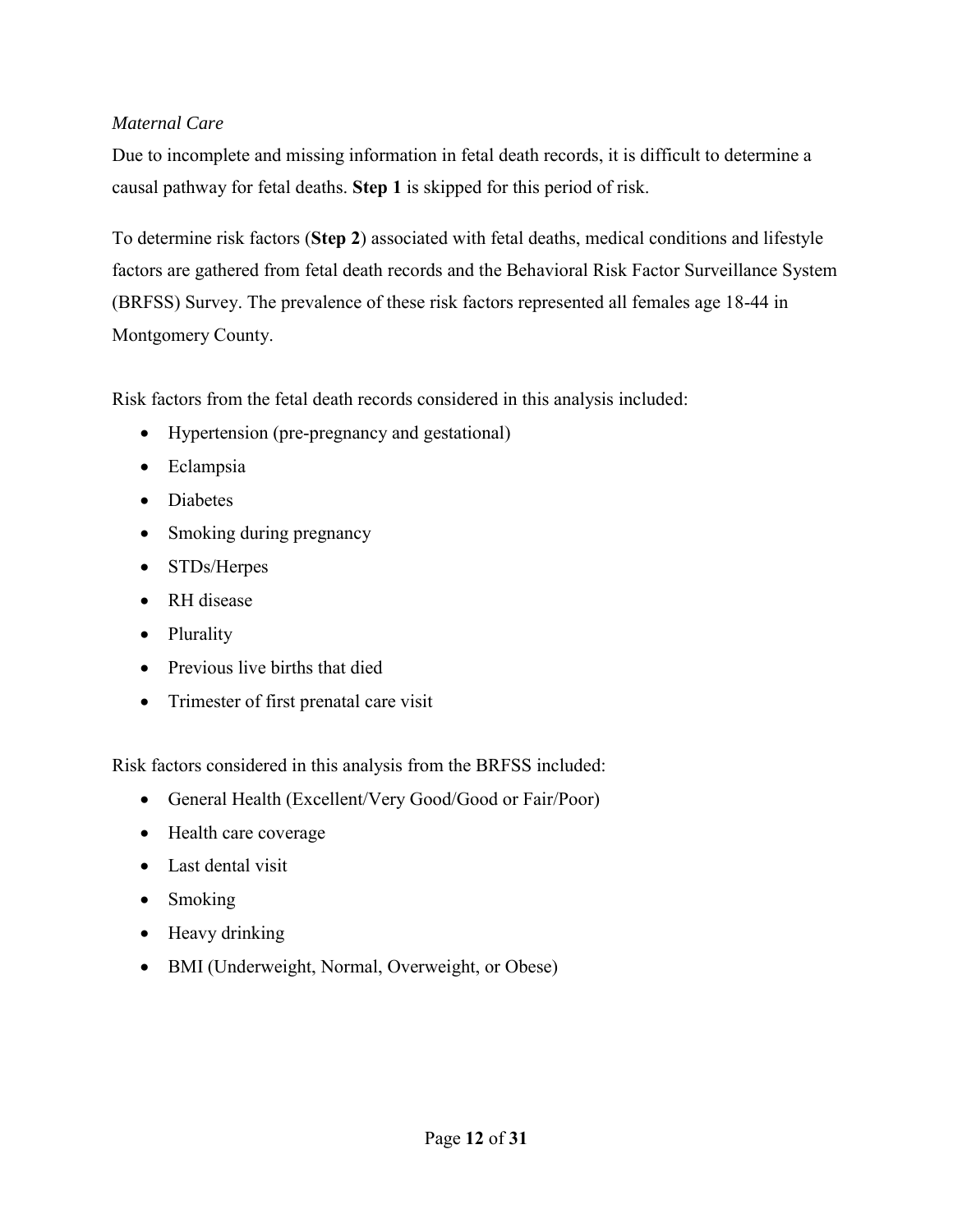# *Infant Health*

Identifying the causal pathway (**Step 1**) in the Infant Health period involves identifying the underlying cause of death from the death files.

The causes of death are grouped into the following categories:

- Perinatal conditions
- Congenital anomalies
- Infections
- Injury/External Causes
- SIDS/Suffocation (sleep-related)
- Ill-defined
- Other

**Step 2** was not completed for Montgomery County. Identifying risk factors associated with infant deaths requires more details surrounding the circumstances of each death.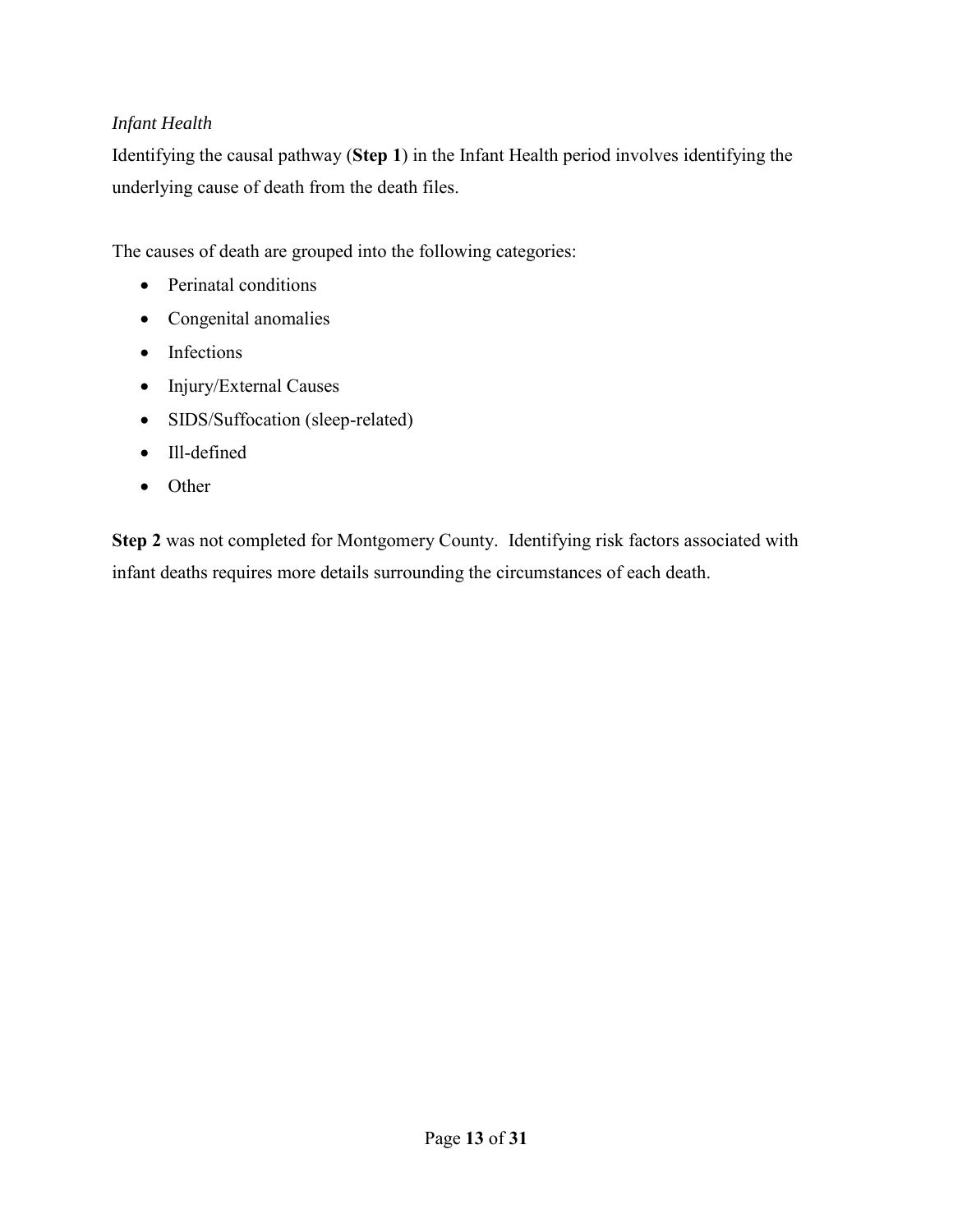# **Results of Montgomery County's PPOR Analysis (2008-2011)**

# **Phase I**

|                           | <b>All Races</b> | White  | <b>Black</b> | Reference |
|---------------------------|------------------|--------|--------------|-----------|
| <b>Fetal Deaths</b>       | 125              | 68     | 49           | 576       |
| <b>Infant Deaths</b>      | 151              | 87     | 59           | 909       |
| <b>Feto-Infant Deaths</b> | 276              | 155    | 108          | 1,485     |
| Live Births               | 27,477           | 18,877 | 7,412        | 248,926   |

Table 1: Fetal and Infant Death and Live Birth Counts, Montgomery County 2008-2011

Figure 7: Feto-Infant Deaths Map; Montgomery County, All Races 2008-2011



Figure 8: Feto-Infant Mortality Rates, All Races; Montgomery County, 2008-2011



Conclusion:

• In Montgomery County, the period with the highest feto-infant mortality rate for all races was Maternal Health/Prematurity (3.9 per 1,000 live births and fetal deaths).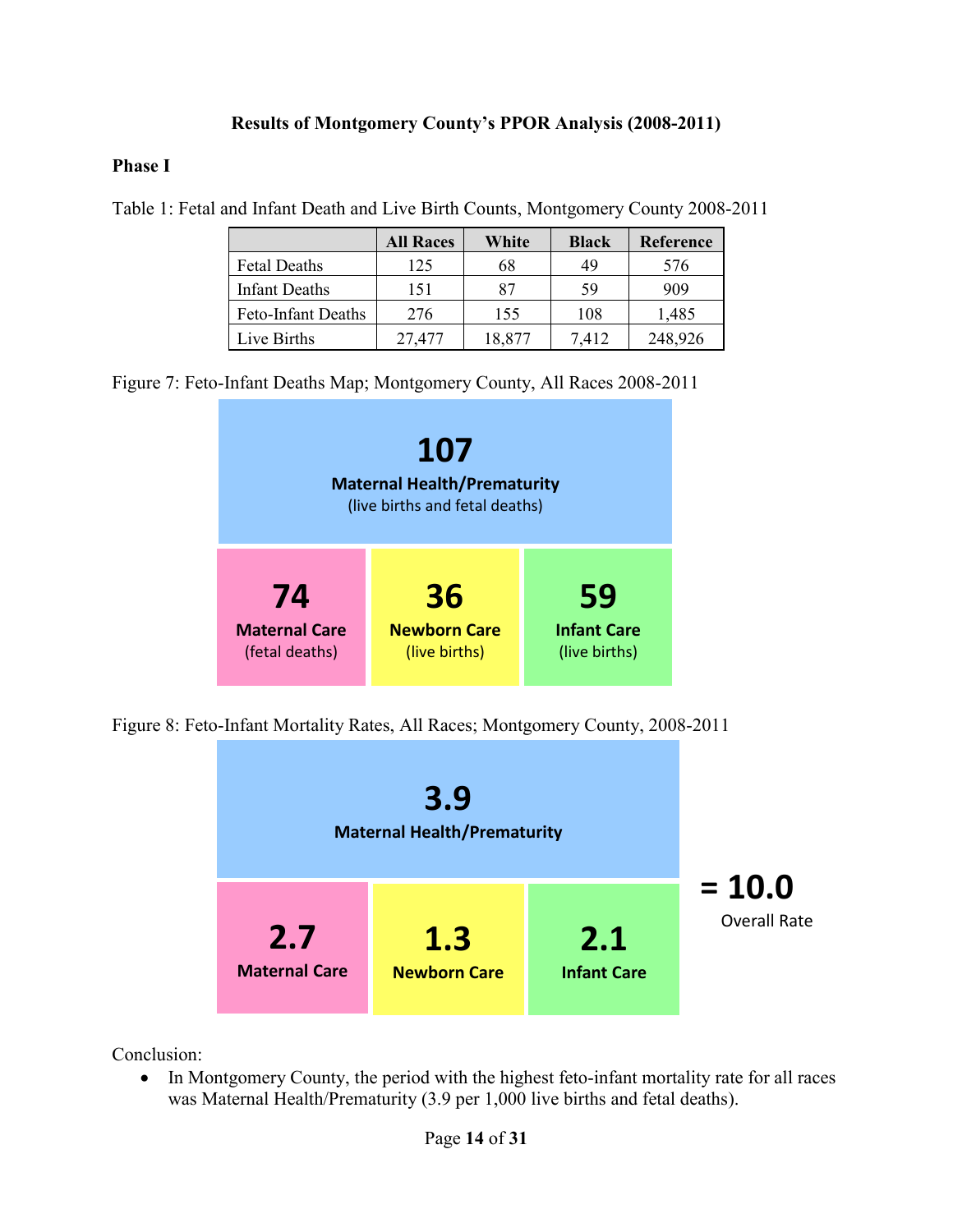Figure 9: Feto-Infant Mortality Rates, White Figure 10: Feto-Infant Mortality Rates, Black Montgomery County, 2008-2011 Montgomery County, 2008-2011





Conclusion:

• The highest feto-infant mortality rate among both White and Black residents was in the Maternal Health/Prematurity period, 2.6 and 7.0 per 1,000 live births and fetal deaths, respectfully.

Table 2: Feto-Infant Mortality Rates; Montgomery County, 2008-2011

| Group                               | Maternal<br>Health/<br>Prematurity | Maternal<br>Care | Newborn<br>Care | Infant<br>Health | Feto-Infant<br>Mortality |
|-------------------------------------|------------------------------------|------------------|-----------------|------------------|--------------------------|
| All Races                           | 3.9                                | 2.7              | 1.3             | 2.1              | 10.0                     |
| White                               | 2.6                                | 2.5              | 1.1             | <b>2.0</b>       | 8.2                      |
| <b>Black</b>                        | 7.0                                | 2.9              | 1.9             | 2.7              | 14.5                     |
| <b>External Reference</b><br>(Ohio) | 2.2                                | 1.4              | 1.1             | 1.2              | 6.0                      |

Figure 11: Excess Feto-Infant Mortality, All Races; Montgomery County, 2008-2011



Conclusion:

• Among all races, the Maternal Health/Prematurity period (1.6 per 1,000 live births and fetal deaths) was associated with the greatest excess feto-infant mortality.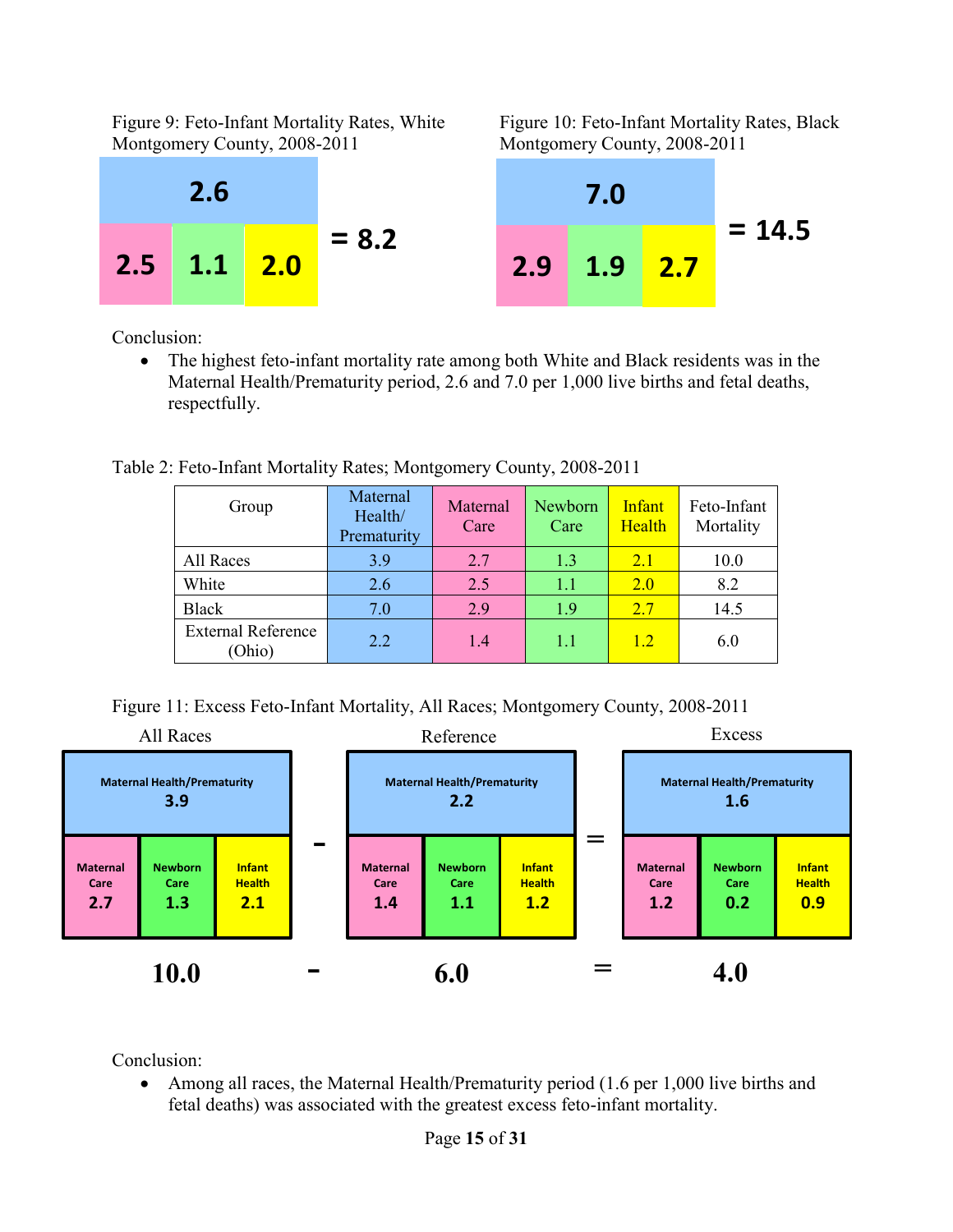

Figure 12: Excess Feto-Infant Mortality, White; Montgomery County, 2008-2011

Conclusion:

 The greatest excess feto-infant mortality for Whites was in the Maternal Care period (1.1 per 1,000 live births and fetal deaths).

Figure 13: Excess Feto-Infant Mortality, Black; Montgomery County, 2008-2011



Conclusion:

 The greatest excess feto-infant mortality among Blacks was in the Maternal Health/Prematurity period (4.7 per 1,000 live births and fetal deaths).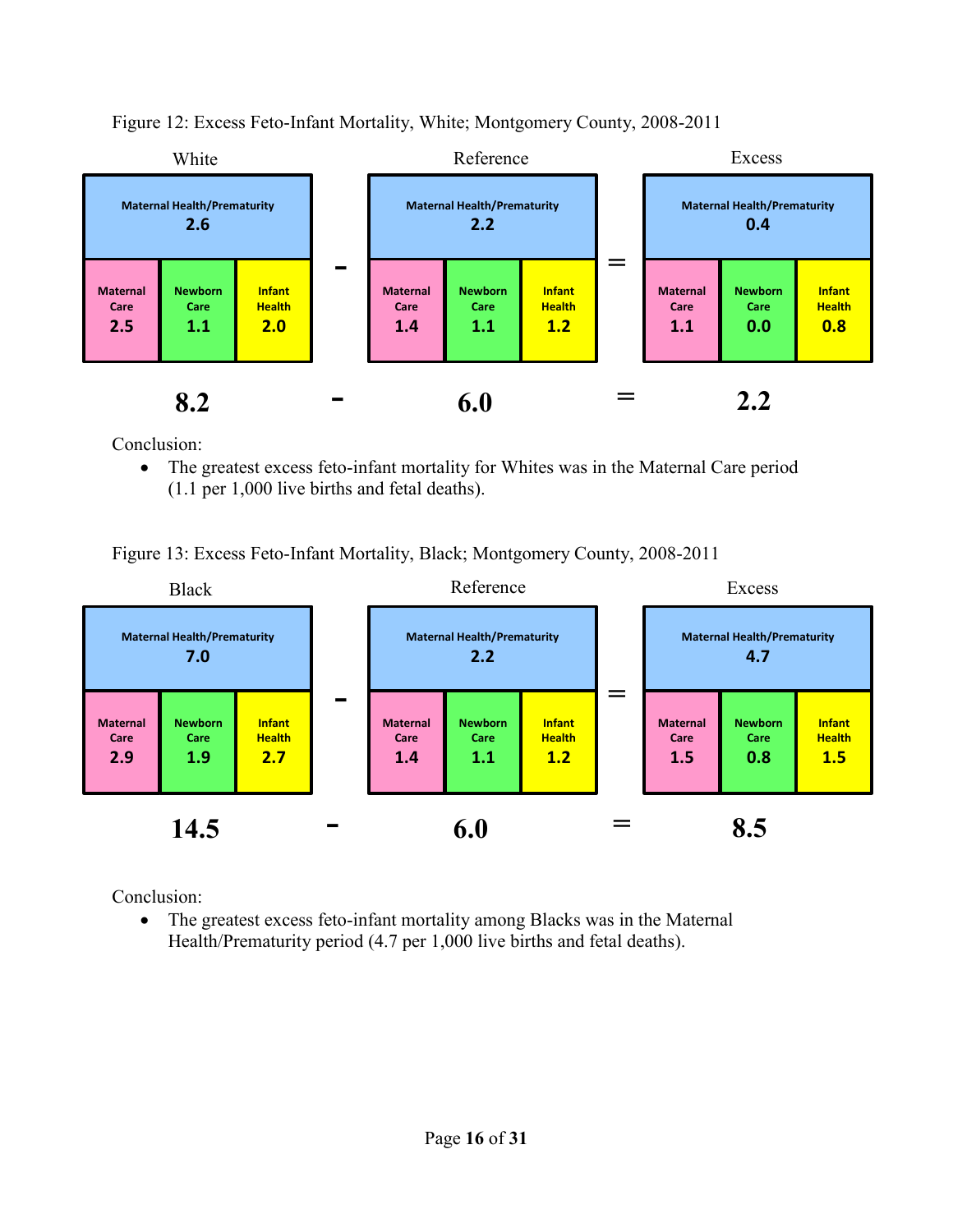| Group        | <b>Maternal</b><br>Health/<br><b>Prematurity</b> | <b>Maternal</b><br>Care | <b>Newborn</b><br>Care | <b>Infant</b><br><b>Health</b> | Feto-<br>Infant<br><b>Mortality</b> |
|--------------|--------------------------------------------------|-------------------------|------------------------|--------------------------------|-------------------------------------|
| All Races    | 1.6                                              | 1.2                     | 0.2                    | 0.9                            | 4.0                                 |
| White        | 0.4                                              | 1.1                     | 0.0                    | 0.8                            | 2.2                                 |
| <b>Black</b> |                                                  | 1.5                     | 0.8                    | 1.5                            | 8.5                                 |

Table 3: Excess Feto-Infant Mortality, Montgomery County, 2008-2011

Table 4: Excess Number of Deaths, Montgomery County, 2008-2011

| Group        | <b>Maternal</b><br>Health/<br><b>Prematurity</b> | <b>Maternal</b><br>Care | <b>Newborn</b><br>Care | <b>Infant</b><br><b>Health</b> | Feto-<br><b>Infant</b><br><b>Mortality</b> |
|--------------|--------------------------------------------------|-------------------------|------------------------|--------------------------------|--------------------------------------------|
| All Races    | 46                                               | 35                      |                        | <u>26</u>                      | 112                                        |
| White        |                                                  | 21                      |                        | 15                             | 42                                         |
| <b>Black</b> | 35                                               |                         |                        |                                | 64                                         |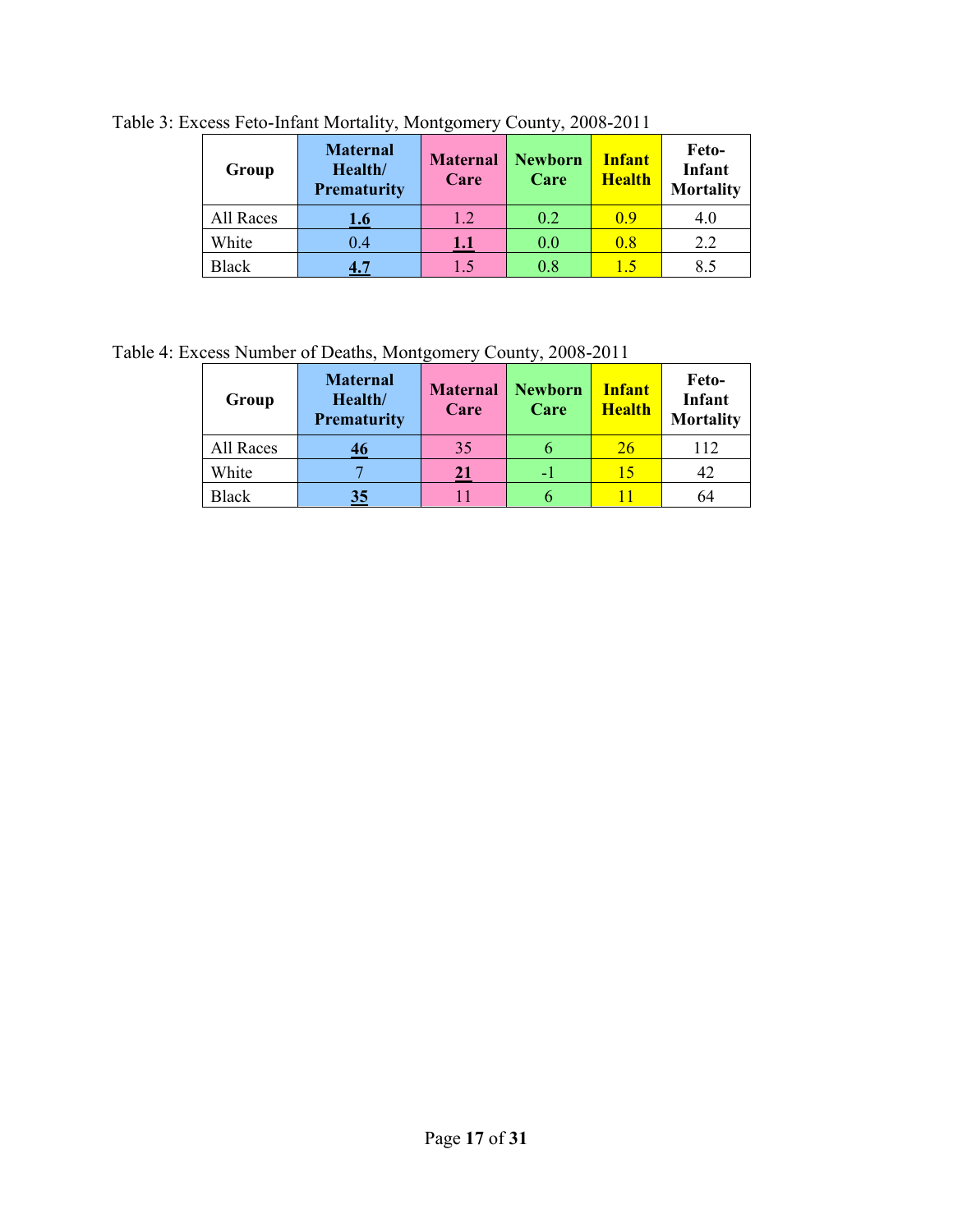

Figure 15





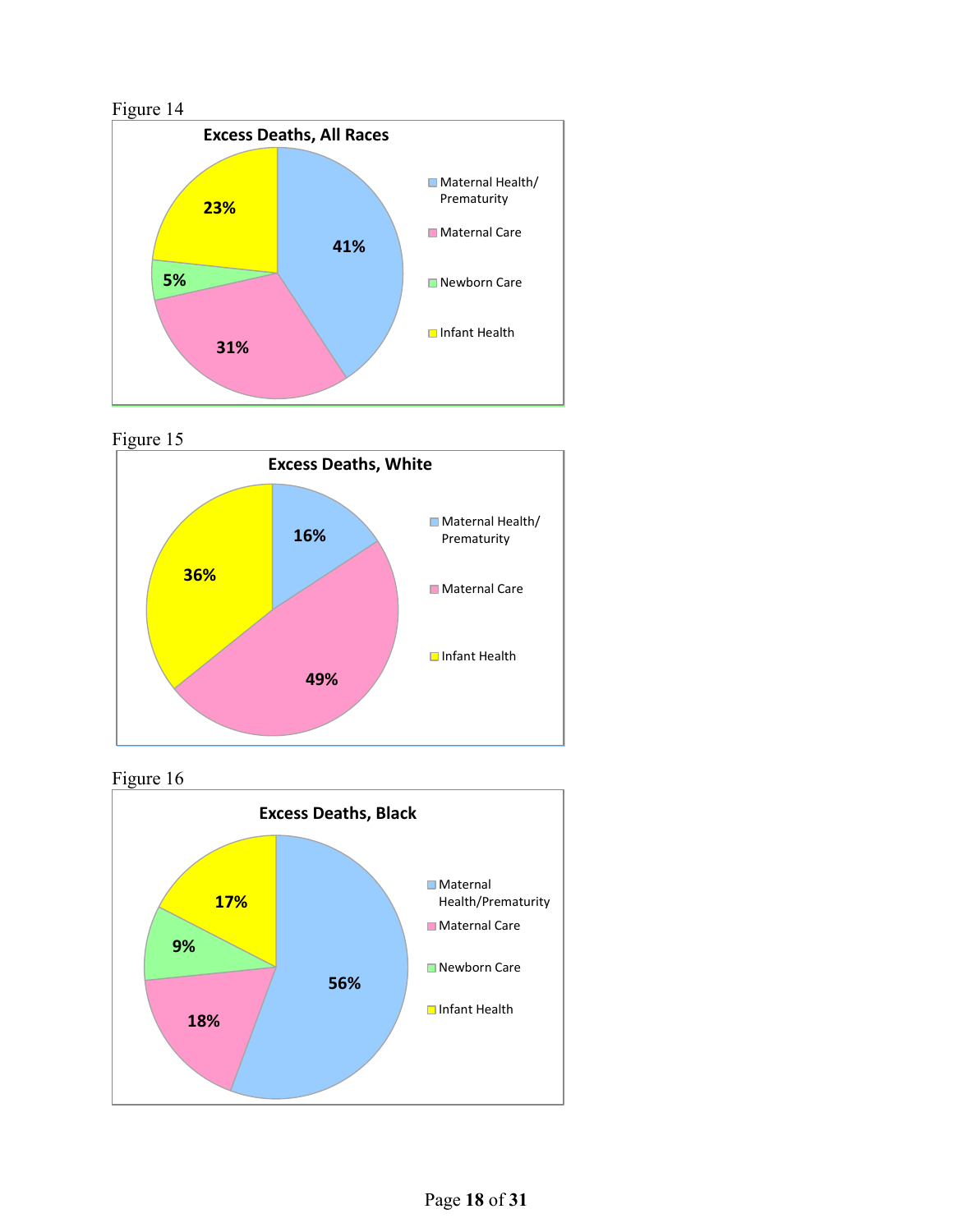|                                    | <b>PPOR Report</b> |           |        |
|------------------------------------|--------------------|-----------|--------|
|                                    | 2006-2009          | 2008-2011 | Change |
| <b>ALL RACES</b>                   |                    |           |        |
| Maternal Health/Prematurity        | 1.1                | 1.6       | 个      |
| <b>Maternal Care</b>               | 1.1                | 1.2       | ↑      |
| Newborn Care                       | 0.0                | 0.2       |        |
| <b>Infant Health</b>               | 1.3                | 0.9       | ↓      |
| <b>FIMR</b>                        | 3.5                | 4.0       | 个      |
| WHITE                              |                    |           |        |
| Maternal Health/Prematurity        | 0.1                | 0.4       | 个      |
| <b>Maternal Care</b>               | 1.3                | 1.1       |        |
| Newborn Care                       | 0.0                | 0.0       |        |
| <b>Infant Health</b>               | 1.4                | 0.8       | ↓      |
| <b>FIMR</b>                        | 2.7                | 2.2       | ↓      |
| <b>BLACK</b>                       |                    |           |        |
| <b>Maternal Health/Prematurity</b> | 3.5                | 4.7       | 个      |
| <b>Maternal Care</b>               | 1.0                | 1.5       | ↑      |
| Newborn Care                       | $\theta$           | 0.8       |        |
| <b>Infant Health</b>               | 1.3                | 1.5       | 个      |
| <b>FIMR</b>                        | 5.8                | 8.5       | 个      |

Table 5: Change in Excess Feto-Infant Mortality Rates from 2006-2009 to 2008-2011

**↑**indicates the period with the greatest percent increase

**↓**indicates the period with the greatest percent decrease

Conclusion:

- Overall, excess feto-infant mortality rates increased in all races and Blacks.
- The greatest percent increase for all races and Whites occurred in Maternal Health/Prematurity period.
- The greatest percent increase for Blacks occurred in the Maternal Care period.
- The greatest percent decrease for all races and Whites occurred in Infant Health period.
- Among Blacks, excess feto-infant mortality rates increased in all periods of perinatal risk.

#### **Summary of Phase 1**

All Races

- Greatest percent of excess deaths Maternal Health/Prematurity
- 2006-2009 PPOR Infant Health

White

- Greatest percent of excess of deaths Maternal Care
- 2006-2009 PPOR Infant Health

Black

- Greatest percent of excess deaths Maternal Health/Prematurity
- 2006-2009 PPOR Maternal Health/Prematurity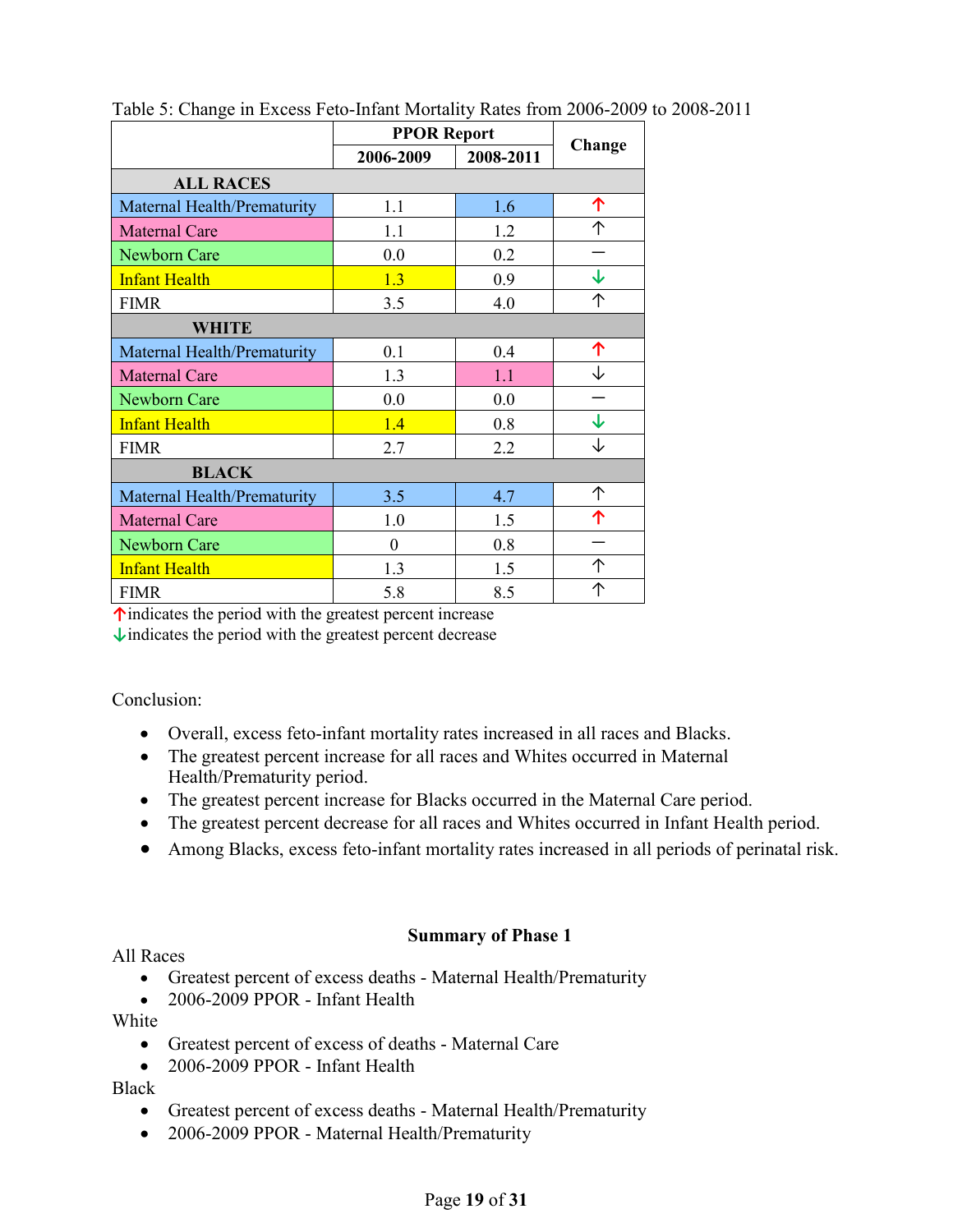# **Phase II**

### *Maternal Health/Prematurity (MH/P)*

# **Step 1 Causal Pathway (Kitagawa analysis)**

Figure 17: Relationship between Birthweight Distribution and Birthweight-Specific Mortality for Maternal Health/Prematurity Excess Rates, All Races; Montgomery County, 2008-2011



Figure 18: Relationship between Birthweight Distribution and Birthweight-Specific Mortality for Maternal Health/Prematurity Excess Rates, White; Montgomery County, 2008-2011

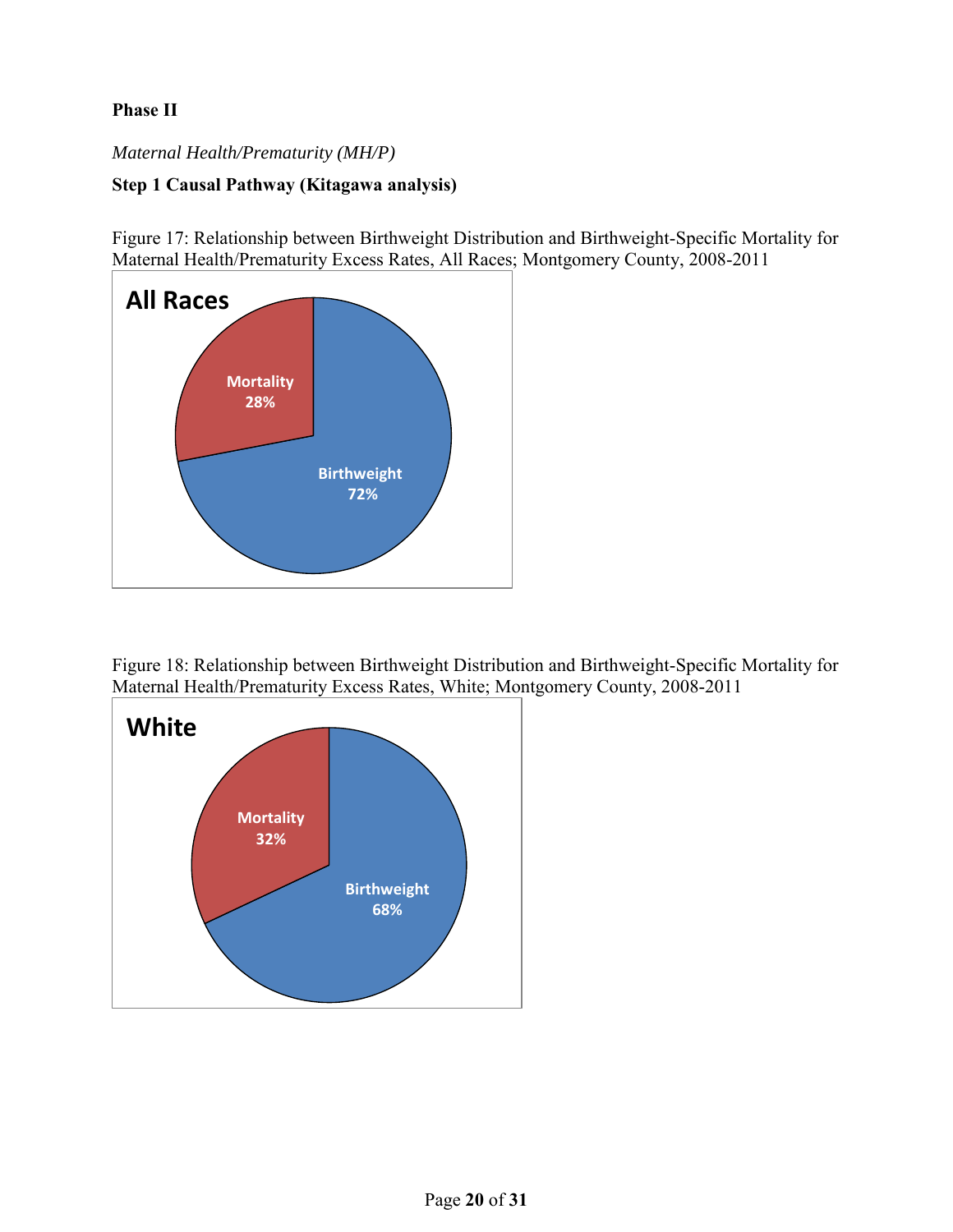Figure 19: Relationship between Birthweight Distribution and Birthweight-Specific Mortality for Maternal Health/Prematurity Excess Rates, Black; Montgomery County, 2008-2011



Conclusion:

• In the category of Maternal Health/Prematurity, excess rates due to birthweight were greatest among Blacks (78%).

*Maternal Health/Prematurity* 

# **Step 2 – Risk Factors (Live Births Records)**

| Table 6: Percent Excess, VLBW Births with Risk Factors; Montgomery County, 2008-2011 |  |  |  |
|--------------------------------------------------------------------------------------|--|--|--|
|                                                                                      |  |  |  |

| <b>Risk Factor</b>             | <b>All Races</b> | White    | <b>Black</b> |
|--------------------------------|------------------|----------|--------------|
| No prenatal care               | 5.4%             | 4.3%     | 6.8%         |
| Premature rupture of membranes | 5.4%             | 1.5%     | 11.8%        |
| Plurality                      | $2.0\%$          | $0.0\%$  | $6.2\%$      |
| Previous preterm birth         | 1.3%             | $-0.8%$  | 3.3%         |
| Eclampsia                      | $0.3\%$          | 1.3%     | $-2.3\%$     |
| Hypertension pre-pregnancy     | $-0.5%$          | $-2.7\%$ | 3.2%         |

Conclusion:

- The risk factors with the highest percent excess for VLBW births for all races were premature rupture of membranes (5.4%) and receiving no prenatal care (5.4%).
- For Whites, the highest percent excess was associated with receiving no prenatal care  $(4.3\%)$ .
- Premature rupture of membranes  $(11.8\%)$  accounted for the highest percent excess for Black VLBW births.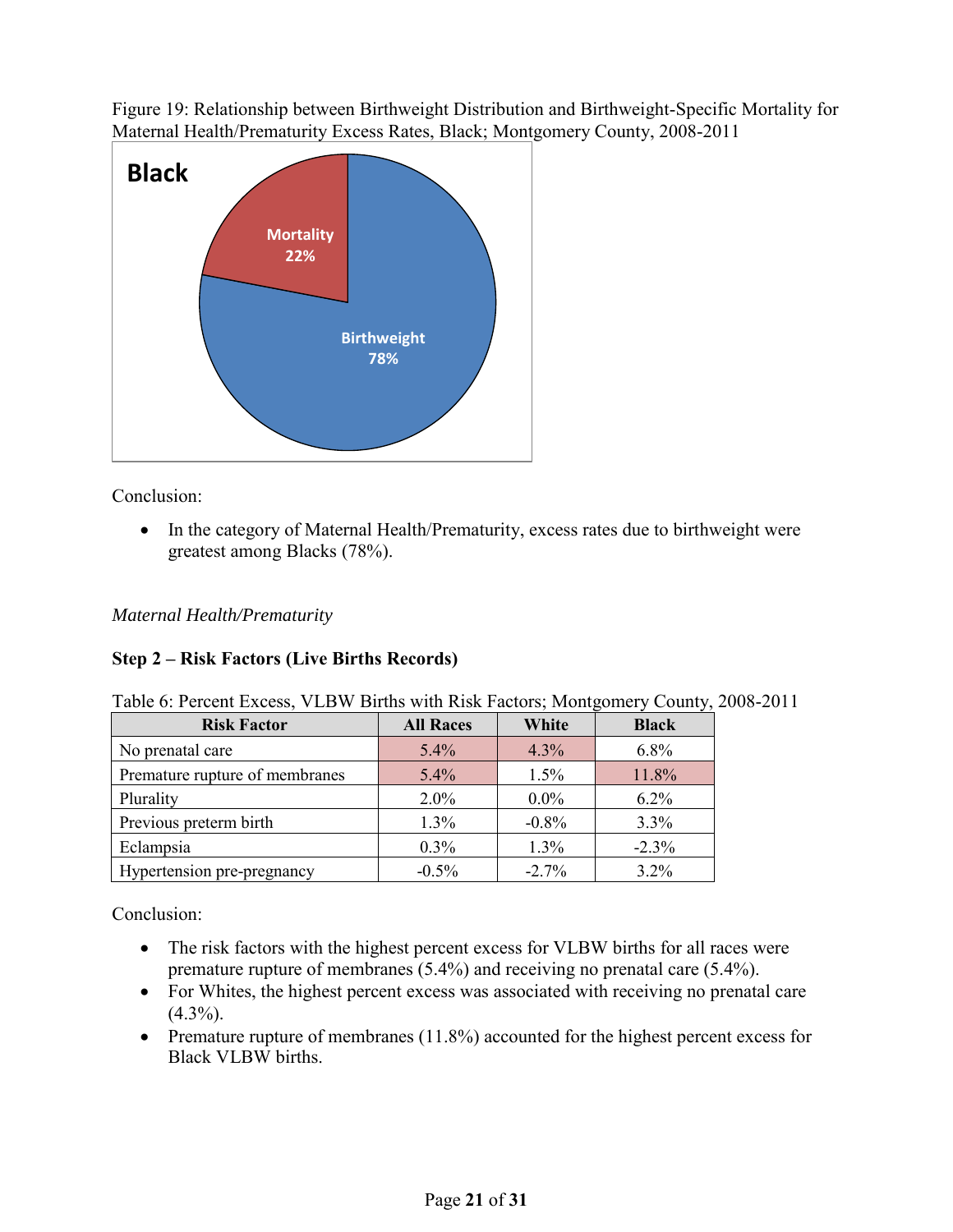|                                |           | <b>PPOR Report</b> |              |  |
|--------------------------------|-----------|--------------------|--------------|--|
|                                | 2006-2009 | 2008-2011          | Change       |  |
| <b>ALL RACES</b>               |           |                    |              |  |
| No prenatal care               | 3.0%      | 5.4%               | 个            |  |
| Premature rupture of membranes | 3.7%      | 5.4%               | 个            |  |
| Plurality                      | 0.7%      | 2.0%               | 个            |  |
| Previous preterm birth         | 0.9%      | 1.3%               | ↑            |  |
| Eclampsia                      | 1.7%      | 0.3%               | $\downarrow$ |  |
| Hypertension pre-pregnancy     | $-0.2%$   | $-0.5%$            | ↑            |  |
| WHITE                          |           |                    |              |  |
| No prenatal care               | 2.8%      | 4.3%               | 个            |  |
| Premature rupture of membranes | 0.1%      | 1.5%               | ↑            |  |
| Plurality                      | $-1.3%$   | $0.0\%$            | $\downarrow$ |  |
| Previous preterm birth         | $-1.1%$   | $-0.8%$            | ↓            |  |
| Eclampsia                      | 1.3%      | 1.3%               |              |  |
| Hypertension pre-pregnancy     | $-1.1%$   | $-2.7%$            | 个            |  |
| <b>BLACK</b>                   |           |                    |              |  |
| No prenatal care               | 3.4%      | 6.8%               | 个            |  |
| Premature rupture of membranes | 8.6%      | 11.8%              | 个            |  |
| Plurality                      | 5.6%      | 6.2%               | ↑            |  |
| Previous preterm birth         | 3.5%      | 3.3%               | ↓            |  |
| Eclampsia                      | 2.1%      | $-2.3%$            | $\downarrow$ |  |
| Hypertension pre-pregnancy     | 1.4%      | 3.2%               | ↑            |  |

Table 7: Change in Percent, Excess Maternal Health/Prematurity Risk Factors from 2006-2009 to 2008-2011

**↑**indicates the risk factor with the greatest percent increase

**↓**indicates the risk factor with the greatest percent decrease

Conclusion:

- The risk factor with the greatest percent increase differs for each race category; White premature rupture of membranes, Black - pre-pregnancy hypertension, and all races plurality.
- The percent decrease was greatest for eclampsia for all races and Blacks.
- Among Whites, plurality is the risk factor with the greatest percent decrease.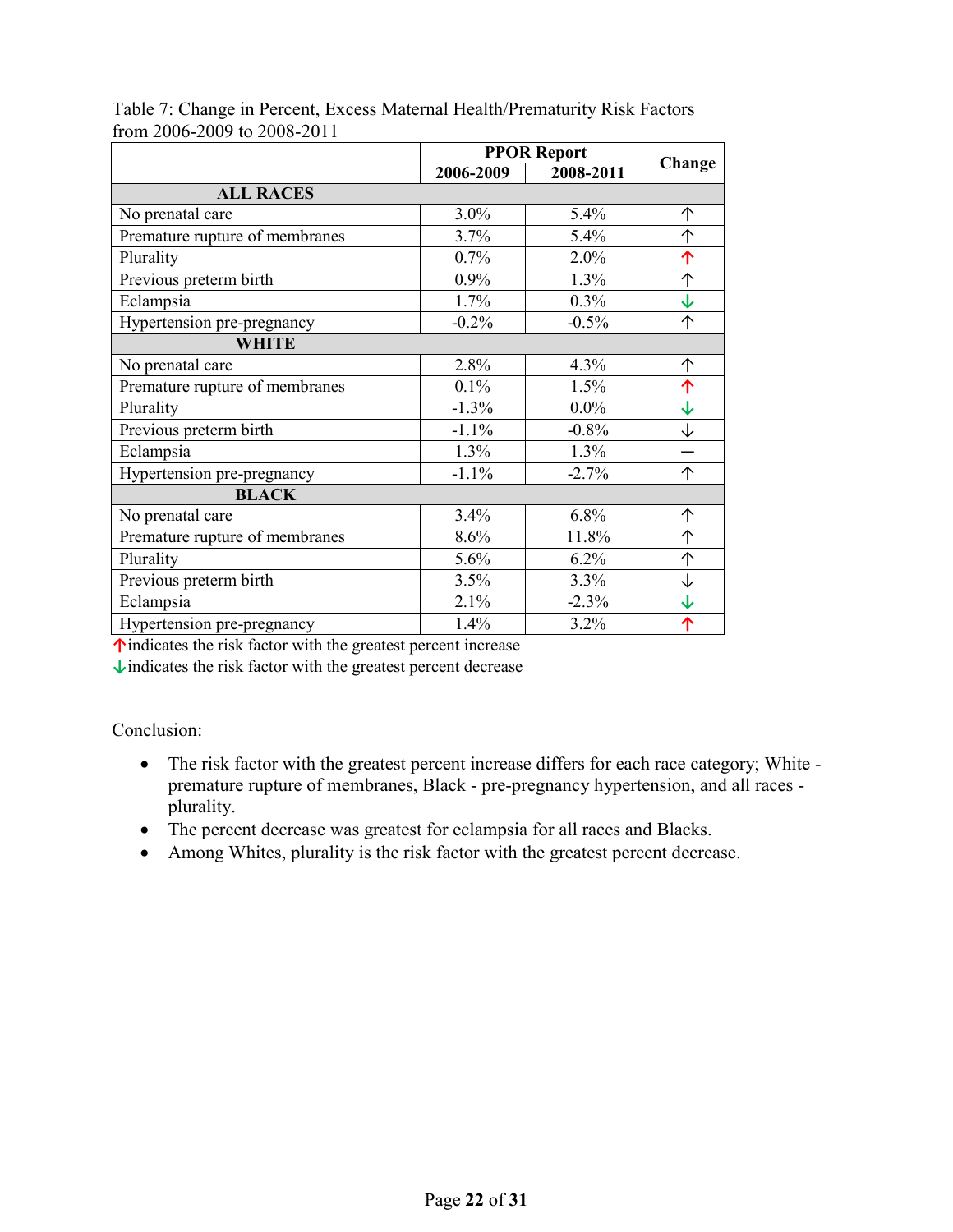



Figure 21

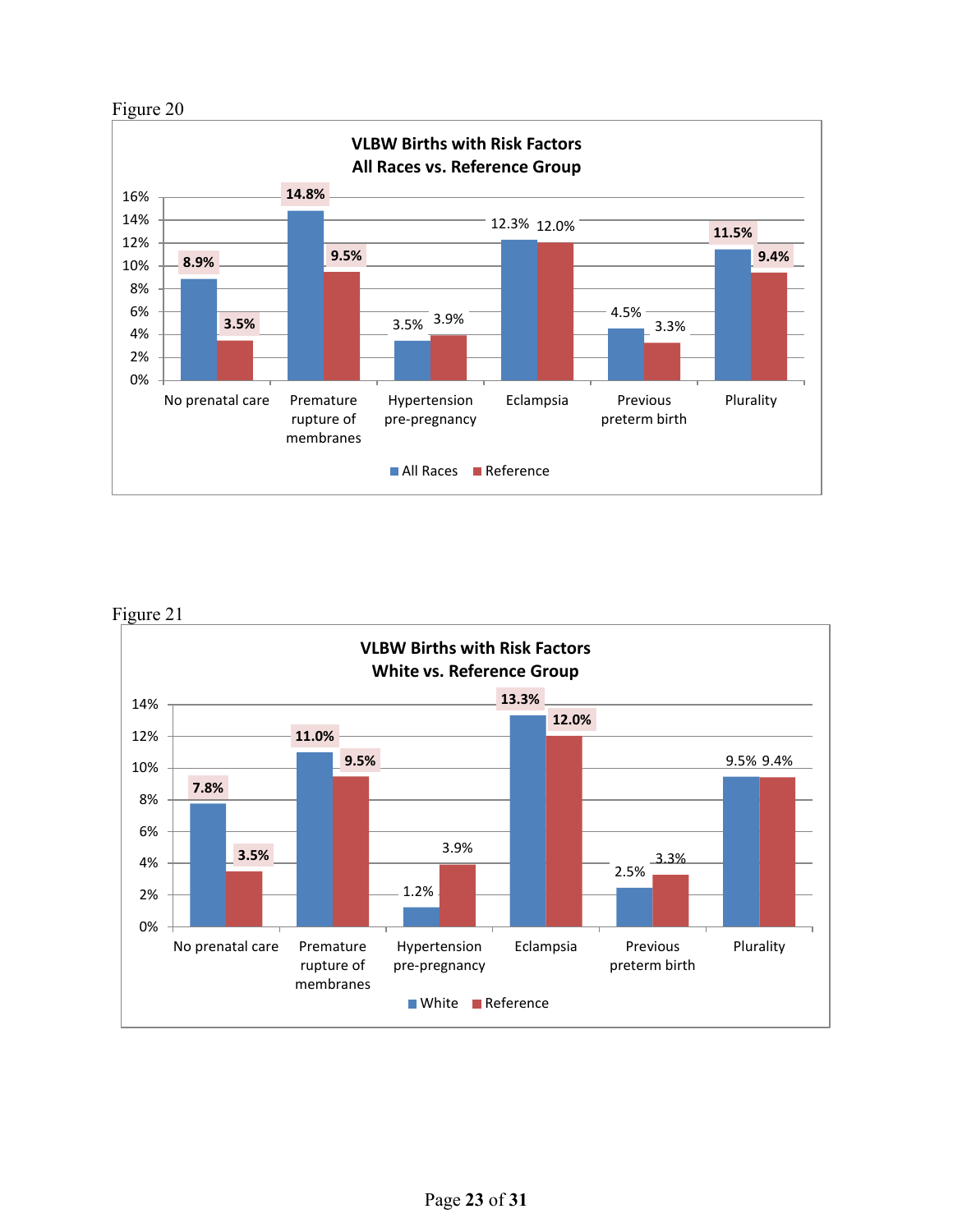

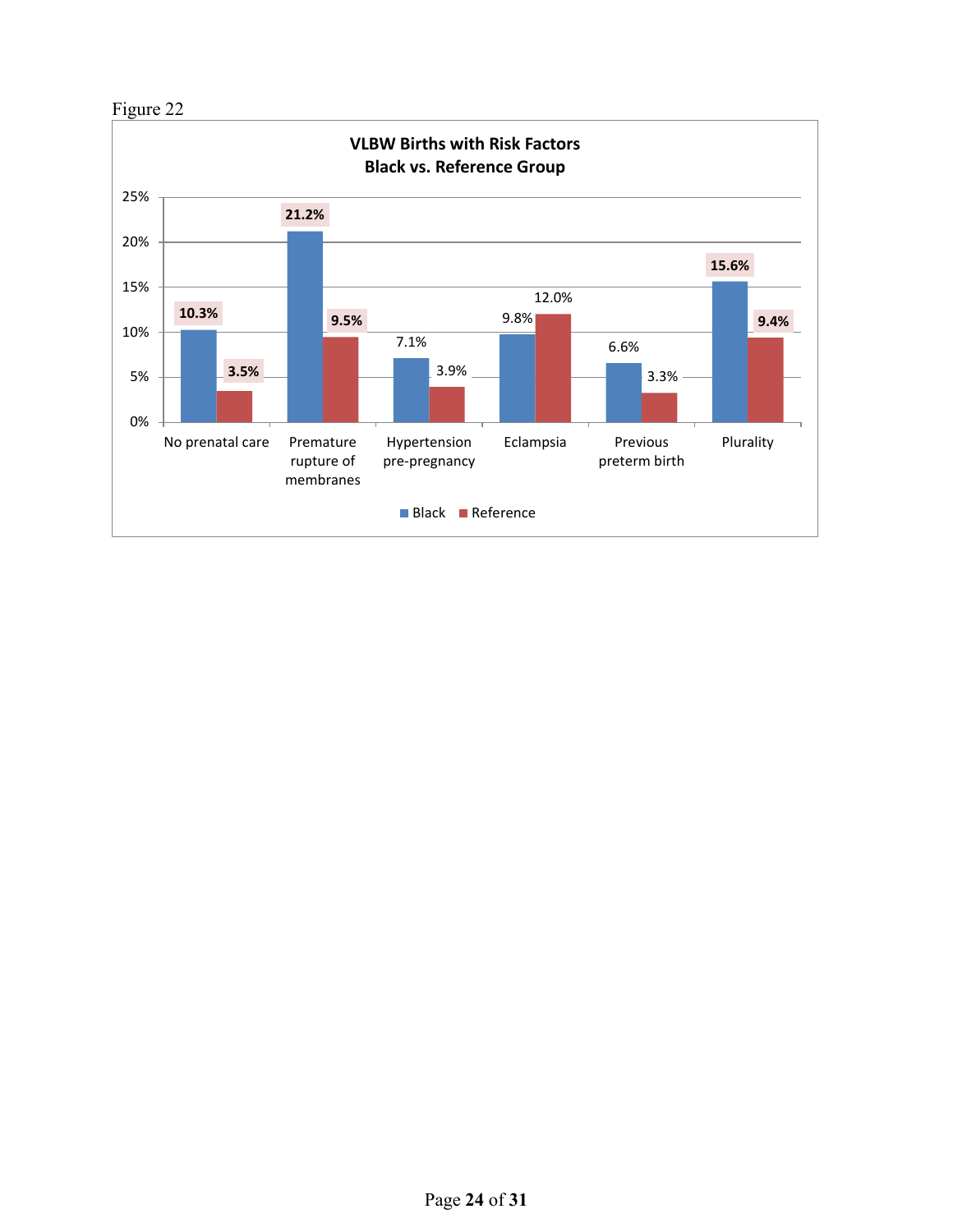#### *Maternal Care*

### **Step 1 – Casual Pathway**

Due to missing and/or incomplete information for fetal death records, Step 1 is skipped for the Maternal Care period.

# **Step 2 –Risk Factors (Fetal Death Records and BRFSS)**

Table 8: Percent Excess, Fetal Deaths with Risk Factors<sup>1</sup>; Montgomery County, 2008-2010<sup>2</sup>

| <b>Risk Factors</b>                      | <b>All Races</b> | White    |
|------------------------------------------|------------------|----------|
| Smoking during pregnancy                 | 19.8%            | $20.1\%$ |
| No prenatal care in the $1st$ trimester  | $14.1\%$         | $6.2\%$  |
| Diabetes (pre-pregnancy and gestational) | $6.4\%$          | $8.0\%$  |

<sup>1</sup>Due to small numbers, Black fetal deaths were not included in this analysis.

<sup>2</sup>Due to a change in the type of data collected beginning in year 2011, fetal death records from 2008 to 2010 were used to ensure consistency of the variables analyzed.

#### Conclusion:

• Among all fetal deaths in Montgomery County and among Whites specifically, smoking during pregnancy was associated with the greatest percent of excess fetal deaths; 19.8% and 20.1% respectively.



Figure 23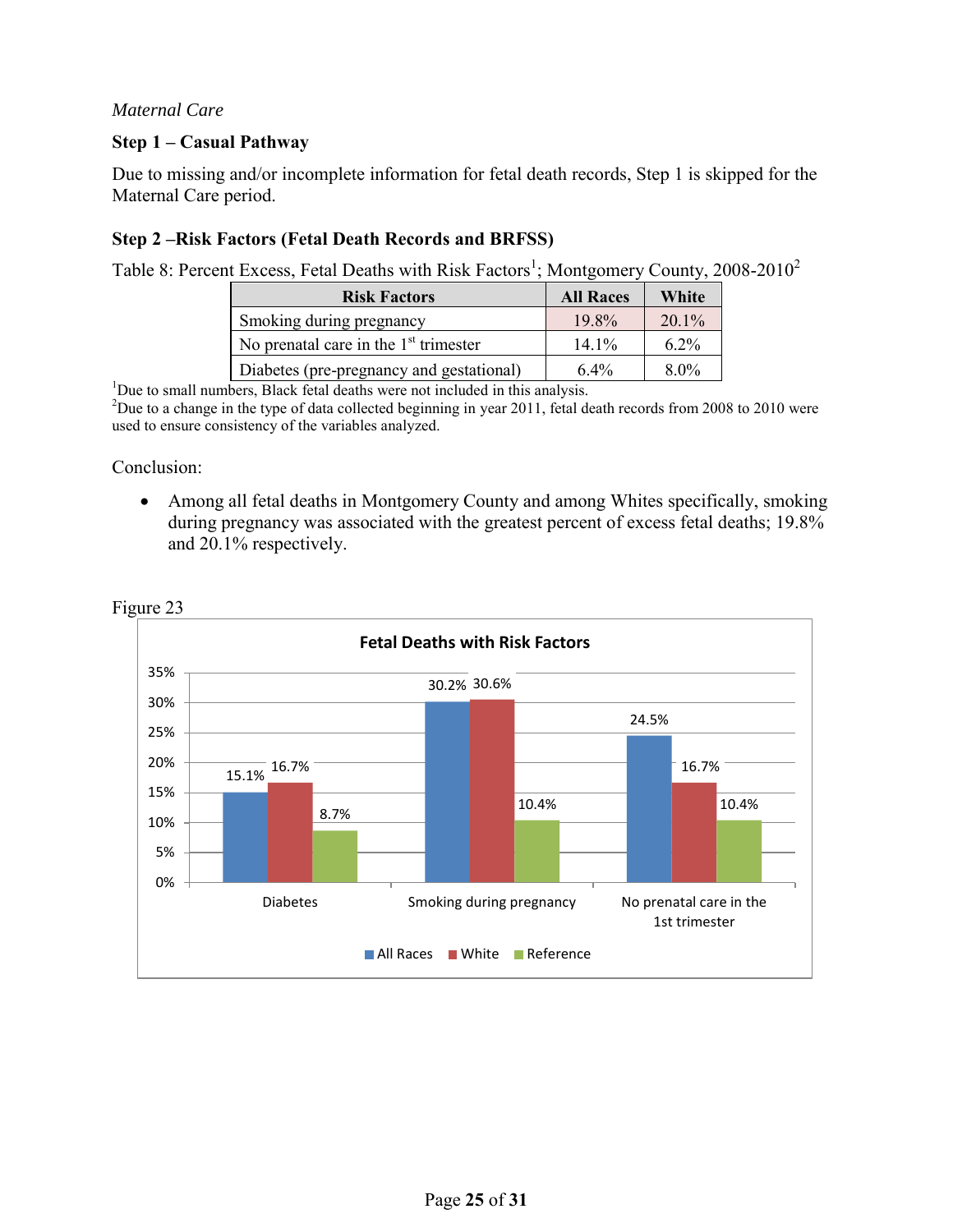|                                          | <b>PPOR Report</b> |           |        |
|------------------------------------------|--------------------|-----------|--------|
|                                          | 2006-2009          | 2008-2011 | Change |
| <b>ALL RACES</b>                         |                    |           |        |
| Smoking during pregnancy                 | $9.2\%$            | 19.8%     |        |
| No prenatal care in the $1st$ trimester  | 17.3%              | 14.1%     |        |
| Diabetes (pre-pregnancy and gestational) | $9.2\%$            | 6.4%      |        |
| <b>WHITE</b>                             |                    |           |        |
| Smoking during pregnancy                 | 10.9%              | $20.1\%$  |        |
| No prenatal care in the $1st$ trimester  | 12.1%              | $6.2\%$   | Jz     |
| Diabetes (pre-pregnancy and gestational) | 10.9%              | 8.0%      |        |

Table 9: Change in Percent Excess Maternal Care Risk Factors (Fetal Deaths) from 2006-2009 to 2008-2011

**↑**indicates the risk factor with the greatest percent increase

**↓**indicates the risk factor with the greatest percent decrease

Conclusion:

- The only risk factor with an increase in percent excess for all races and Whites was smoking during pregnancy.
- The risk factor with greatest percent decrease for all races was diabetes (pre-pregnancy and gestational).
- Having no prenatal care in the first trimester accounted for the greatest percent decrease among Whites.

Table 10: Percent Excess, BRFSS Respondents<sup>\*</sup> with Risk Factors, Montgomery County, 2011-2012

| <b>Risk Factors</b>           | <b>All Races</b> | White    | <b>Black</b> |
|-------------------------------|------------------|----------|--------------|
| General Health - Fair or Poor | $6.9\%$          | $4.0\%$  | 12.3%        |
| <b>Current Smoker</b>         | 2.5%             | $0.0\%$  | $1.1\%$      |
| Overweight                    | $2.5\%$          | $-1.9\%$ | $5.4\%$      |
| Obese                         | $12.9\%$         | 10.4%    | $8.1\%$      |

\* Females, age 18-44

Conclusion:

- The risk factor that accounted for the greatest percent excess among 18-44 year old females in Montgomery County and among Whites specifically was obesity (12.9% and 10.4%, respectfully).
- Among Black female residents, fair or poor health (12.3%) accounted for the highest percent excess.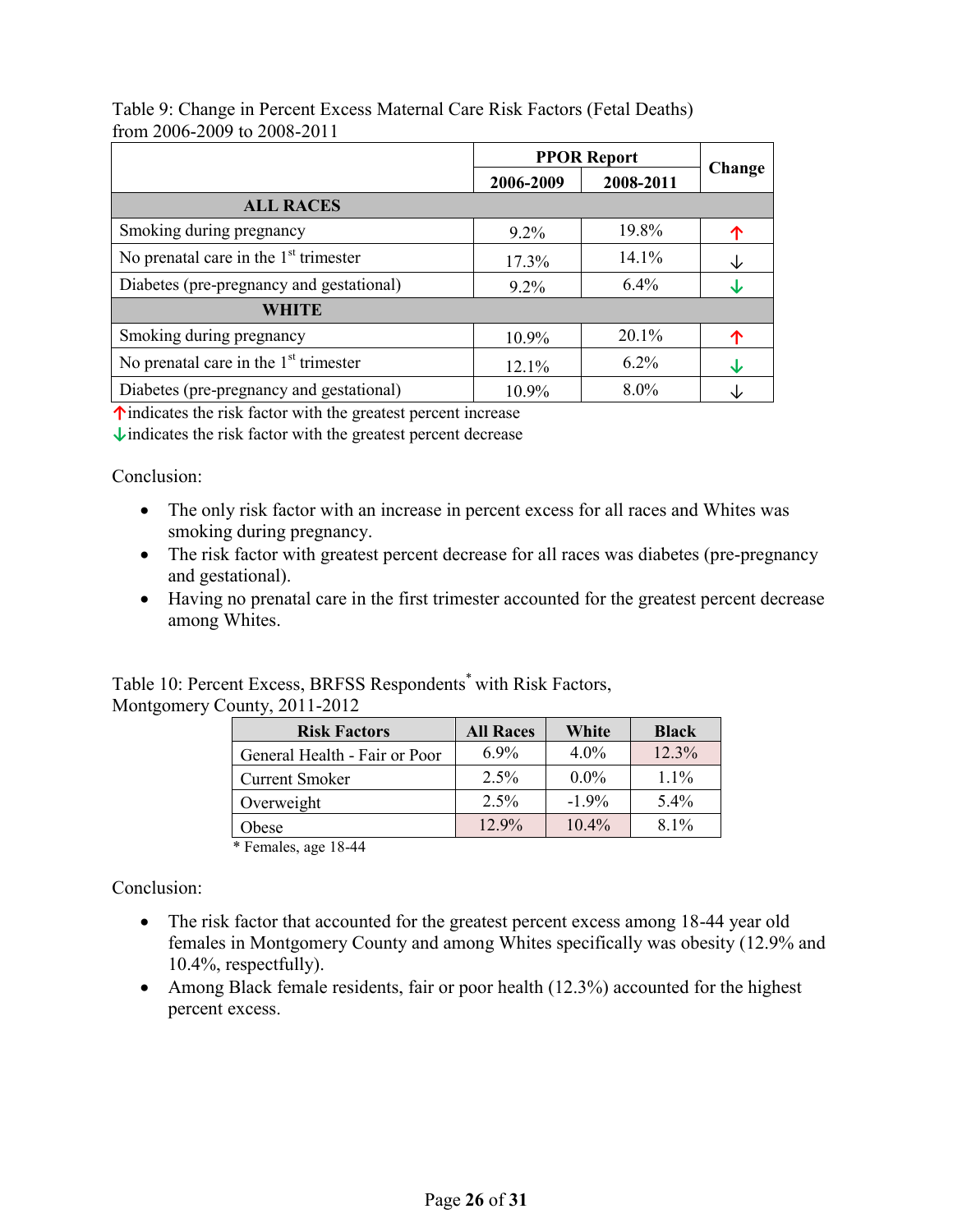



\* Females, age 18-44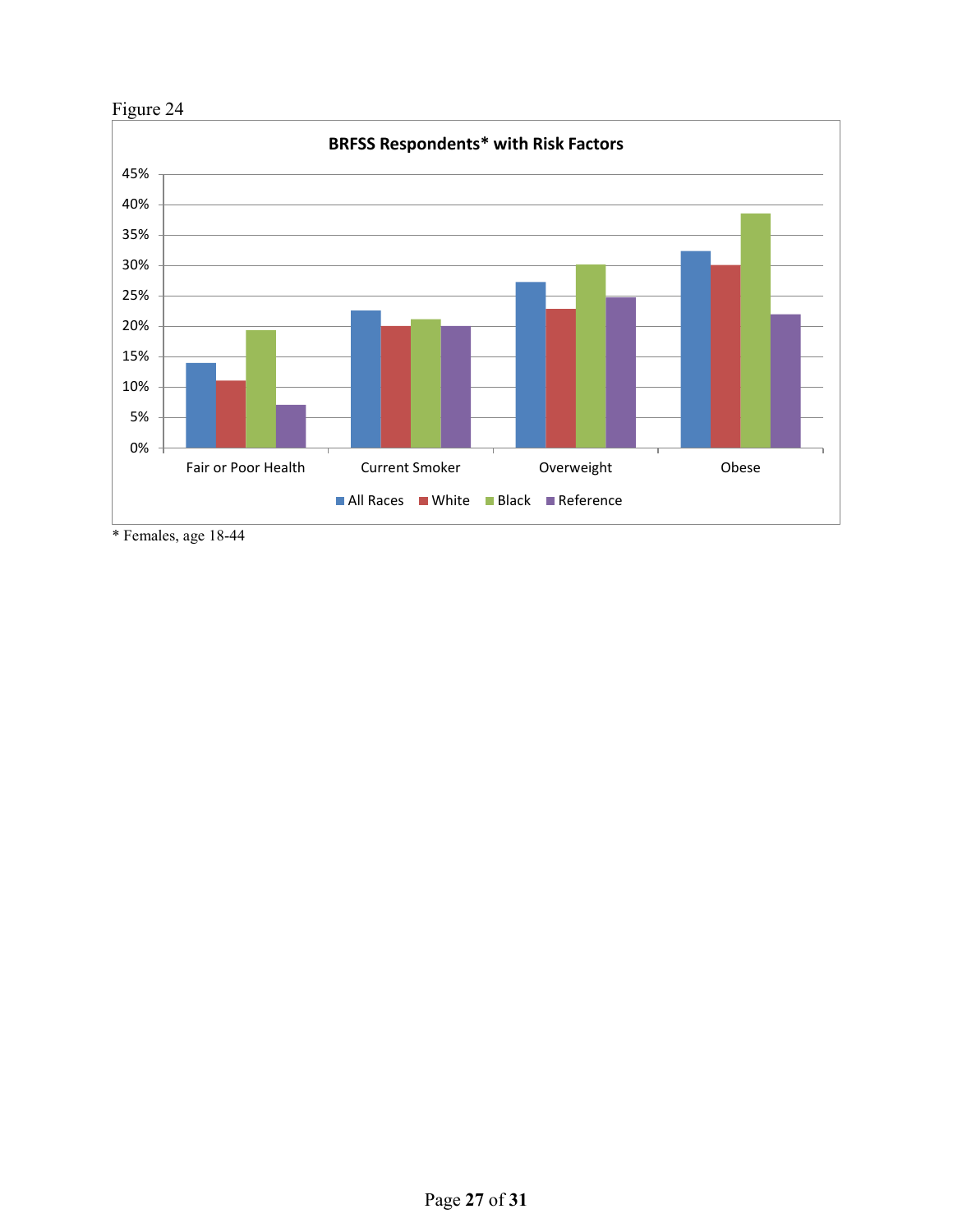### *Infant Health*

# **Step 1 – Causal Pathways**

|  |  | Table 11: Excess Cause-Specific Mortality Rates, Montgomery County, 2008-2011 |
|--|--|-------------------------------------------------------------------------------|
|  |  |                                                                               |

| <b>Cause of Death</b>            | <b>All Races</b> | White  | <b>Black</b> |
|----------------------------------|------------------|--------|--------------|
| <b>Perinatal Conditions</b>      | 0.0              | 0.0    | 0.0          |
| <b>Congenital Anomalies</b>      | 0.2              | 0.2    | 0.3          |
| Infections                       | 0.0              | 0.1    | 0.0          |
| Injury/External Causes           | 0.2              | 0.1    | 0.1          |
| SIDS/Suffocation (sleep-related) | 0.3              | 0.3    | 0.7          |
| Ill-defined                      | 0.4              | 0.3    | 0.6          |
| Other                            | $-0.1$           | $-0.1$ | $-0.1$       |
| <b>Total Deaths</b>              | 10               | 0.8    |              |

Conclusion:

 SIDS/Suffocation (sleep-related) death accounted for the greatest percent of Black and White excess infant causes of death.

Figure 25

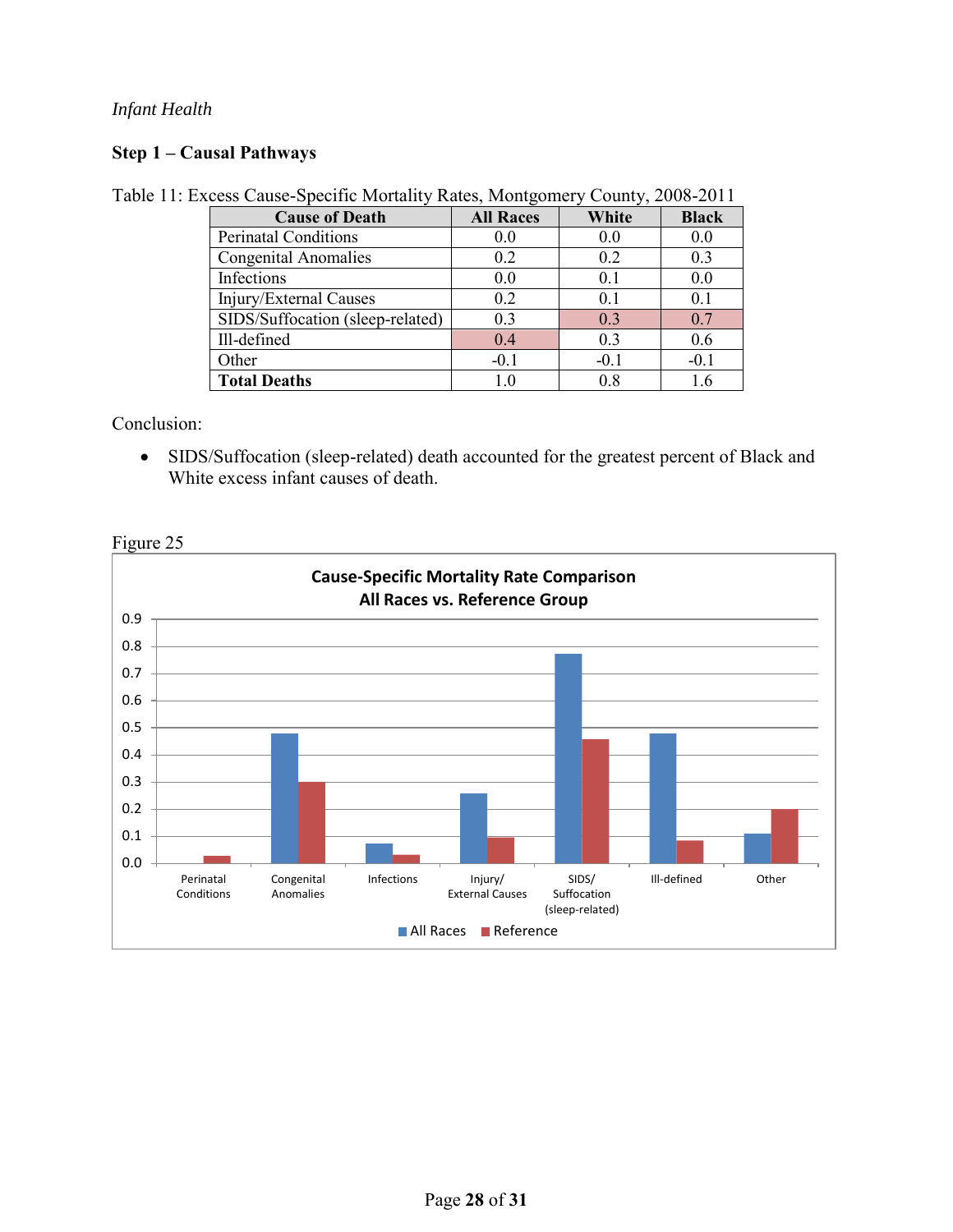

Figure 27

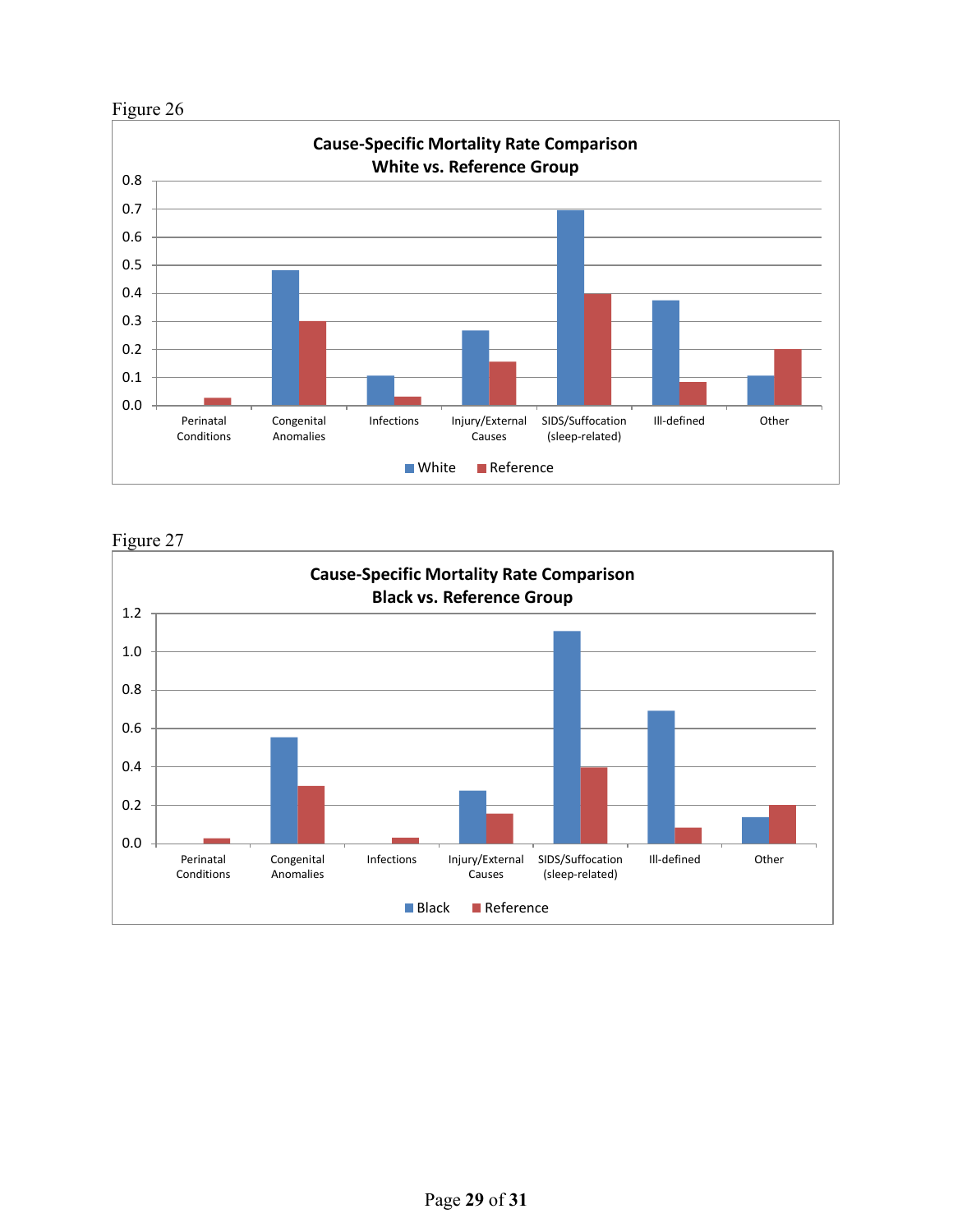|                                  | <b>PPOR Report</b> |           |                      |  |  |  |
|----------------------------------|--------------------|-----------|----------------------|--|--|--|
|                                  | 2006-2008          | 2009-2011 | Change               |  |  |  |
| <b>ALL RACES</b>                 |                    |           |                      |  |  |  |
| Perinatal Conditions             | 0.0                | 0.0       |                      |  |  |  |
| <b>Congenital Anomalies</b>      | 0.2                | 0.2       |                      |  |  |  |
| <b>Infections</b>                | 0.0                | 0.0       |                      |  |  |  |
| Injury/External Causes           | 0.1                | 0.2       | 个                    |  |  |  |
| SIDS/Suffocation (sleep-related) | 0.7                | 0.3       | $\downarrow$         |  |  |  |
| Ill-defined                      | 0.3                | 0.4       | 个                    |  |  |  |
| Other                            | 0.1                | $-0.1$    | $\downarrow$         |  |  |  |
| <b>Total Deaths</b>              | 1.4                | 1.0       | $\downarrow$         |  |  |  |
| <b>WHITE</b>                     |                    |           |                      |  |  |  |
| <b>Perinatal Conditions</b>      | 0.0                | 0.0       |                      |  |  |  |
| <b>Congenital Anomalies</b>      | 0.2                | 0.2       |                      |  |  |  |
| Infections                       | 0.0                | 0.1       |                      |  |  |  |
| Injury/External Causes           | 0.2                | 0.1       | ↓                    |  |  |  |
| SIDS/Suffocation (sleep-related) | 0.7                | 0.3       | $\downarrow$         |  |  |  |
| Ill-defined                      | 0.3                | 0.3       |                      |  |  |  |
| Other                            | 0.1                | $-0.1$    | $\downarrow$         |  |  |  |
| <b>Total Deaths</b>              | 1.4                | 0.8       | ↓                    |  |  |  |
| <b>BLACK</b>                     |                    |           |                      |  |  |  |
| Perinatal Conditions             | 0.0                | 0.0       |                      |  |  |  |
| <b>Congenital Anomalies</b>      | 0.2                | 0.3       | 个                    |  |  |  |
| Infections                       | 0.1                | 0.0       | $\downarrow$         |  |  |  |
| Injury/External Causes           | 0.0                | 0.1       |                      |  |  |  |
| SIDS/Suffocation (sleep-related) | 0.9                | 0.7       | $\frac{1}{\Upsilon}$ |  |  |  |
| Ill-defined                      | 0.4                | 0.6       |                      |  |  |  |
| Other                            | 0.0                | $-0.1$    |                      |  |  |  |
| <b>Total Deaths</b>              | 1.4                | 1.6       | ↑                    |  |  |  |

Table 12: Change in Percent Excess Infant Health Causal Factors from 2006-2009 to 2008-2011

**↑**indicates the causal factor with the greatest percent increase

 $\downarrow$  indicates the causal factor with the greatest percent decrease

Conclusion:

- The causal factors with the greatest percent increase were injury/external cause among all deaths and congenital anomalies and ill-defined causes among Blacks. There were no increases among Whites.
- Infections were the causal factor with the greatest percent decrease among Blacks.

#### **Step 2 – Risk Factors**

More details surrounding these deaths are needed to determine specific risk factors.